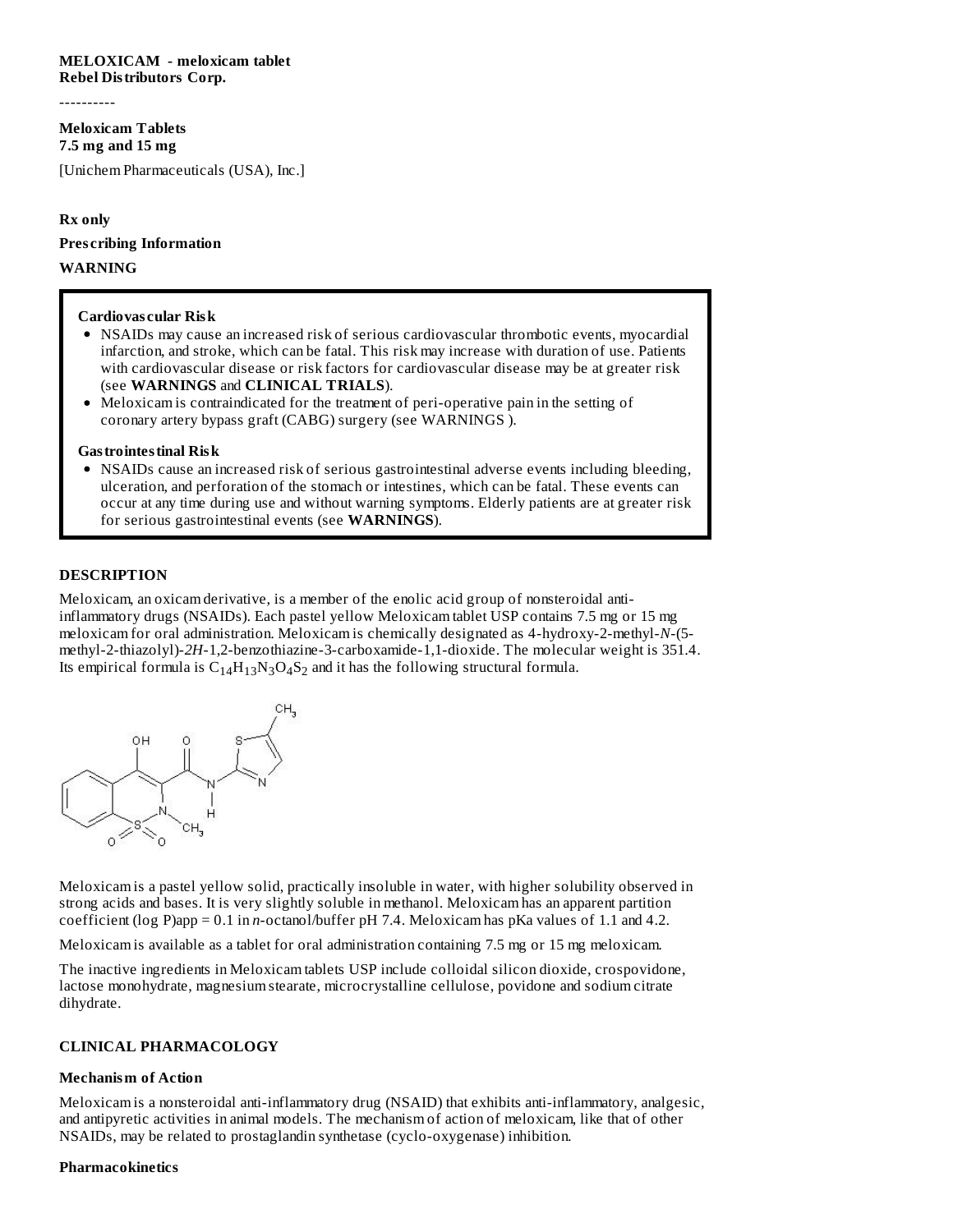# *Absorption*

The absolute bioavailability of meloxicam capsules was 89% following a single oral dose of 30 mg compared with 30 mg IV bolus injection. Following single intravenous doses, dose-proportional pharmacokinetics were shown in the range of 5 mg to 60 mg. After multiple oral doses the pharmacokinetics of meloxicam capsules were dose-proportional over the range of 7.5 mg to 15 mg. Mean C $_{\rm max}$  was achieved within four to five hours after a 7.5 mg meloxicam tablet was taken under fasted conditions, indicating prolonged drug absorption. With multiple dosing, steady state concentrations were reached by Day 5. A second meloxicam concentration peak occurs around 12 to 14 hours post-dose suggesting biliary recycling.

| Table 1 Single Dose and Steady State Pharmacokinetic Parameters for Oral 7.5 mg and 15 mg |
|-------------------------------------------------------------------------------------------|
| Meloxicam (Mean and % $CV$ ) <sup>1</sup>                                                 |

|                                                  | <b>Steady State</b><br><b>Single Dose</b> |                                                   |                                               |                                        |                              |                                       |
|--------------------------------------------------|-------------------------------------------|---------------------------------------------------|-----------------------------------------------|----------------------------------------|------------------------------|---------------------------------------|
| Pharmacokinetic<br><b>Parameters</b><br>$($ %CV) |                                           | <b>Healthy</b><br>male adults<br>$(\text{Fed})^2$ | Elderly<br><b>Males</b><br>(Fed) <sup>2</sup> | Elderly<br><b>Females</b><br>$(Fed)^2$ | Renal<br>Failure<br>(Fasted) | Hepatic<br>Insufficiency<br>(Fas ted) |
|                                                  |                                           | $7.5 \text{ mg}^3$                                | 15 <sub>mg</sub>                              | 15 <sub>mg</sub>                       | 15 <sub>mg</sub>             | $15 \text{ mg}$                       |
|                                                  |                                           | tablets                                           | Capsules                                      | Capsules                               | Capsules                     | capsules                              |
| N                                                |                                           | 18                                                | 5.                                            | 8                                      | 12                           | 12                                    |
| $C_{max}$                                        | $[\mu$ g/mL]                              | 1.05(20)                                          | 2.3(59)                                       | 3.2(24)                                | 0.59(36)                     | 0.84(29)                              |
| $t_{\rm max}$                                    | [h]                                       | 4.9(8)                                            | 5(12)                                         | 6(27)                                  | 4(65)                        | 10(87)                                |
| $t_{1/2}$                                        | [h]                                       | 20.1(29)                                          | 21(34)                                        | 24 (34)                                | 18 (46)                      | 16 (29)                               |
| CL/f                                             | [mL/min]                                  | 8.8(29)                                           | 9.9(76)                                       | 5.1(22)                                | 19 (43)                      | 11 (44)                               |
| Vz/f <sup>4</sup>                                | $\left[ \mathrm{L}\right]$                | 14.7(32)                                          | 15 (42)                                       | 10(30)                                 | 26(44)                       | 14 (29)                               |

 $1$  The parameter values in the Table are from various studies

 $2$  not under high fat conditions

<sup>3</sup> Meloxicam tablets

 $4$  Vz/f =Dose/(AUC $\cdot$ Kel)

## *Food and Antacid Effects*

Administration of meloxicam capsules following a high fat breakfast (75 g of fat) resulted in mean peak drug levels (i.e.,  $\rm{C_{max}}$ ) being increased by approximately 22% while the extent of absorption (AUC) was unchanged. The time to maximum concentration (T $_{\rm max}$ ) was achieved between 5 and 6 hours. No pharmacokinetic interaction was detected with concomitant administration of antacids. Based on these results, meloxicam can be administered without regard to timing of meals or concomitant administration of antacids.

### *Distribution*

The mean volume of distribution (Vss) of meloxicam is approximately 10 L. Meloxicam is  $\sim$  99.4% bound to human plasma proteins (primarily albumin) within the therapeutic dose range. The fraction of protein binding is independent of drug concentration, over the clinically relevant concentration range, but decreases to ~ 99% in patients with renal disease. Meloxicam penetration into human red blood cells, after oral dosing, is less than 10%. Following a radiolabeled dose, over 90% of the radioactivity detected in the plasma was present as unchanged meloxicam.

Meloxicam concentrations in synovial fluid, after a single oral dose, range from 40% to 50% of those in plasma. The free fraction in synovial fluid is 2.5 times higher than in plasma, due to the lower albumin content in synovial fluid as compared to plasma. The significance of this penetration is unknown.

# *Metabolism*

Meloxicam is almost completely metabolized to four pharmacologically inactive metabolites. The major metabolite, 5'-carboxy meloxicam (60% of dose), from P-450 mediated metabolism was formed by oxidation of an intermediate metabolite 5'-hydroxymethyl meloxicam which is also excreted to a lesser extent (9% of dose). *In vitro* studies indicate that cytochrome P-450 2C9 plays an important role in this metabolic pathway with a minor contribution of the CYP 3A4 isozyme. Patients' peroxidase activity is probably responsible for the other two metabolites which account for 16% and 4% of the administered dose, respectively.

# *Excretion*

Meloxicam excretion is predominantly in the form of metabolites, and occurs to equal extents in the urine and feces. Only traces of the unchanged parent compound are excreted in the urine (0.2%) and feces (1.6%). The extent of the urinary excretion was confirmed for unlabeled multiple 7.5 mg doses: 0.5%, 6% and 13% of the dose were found in urine in the form of meloxicam, and the 5'-hydroxymethyl and 5'-carboxy metabolites, respectively. There is significant biliary and/or enteral secretion of the drug. This was demonstrated when oral administration of cholestyramine following a single IV dose of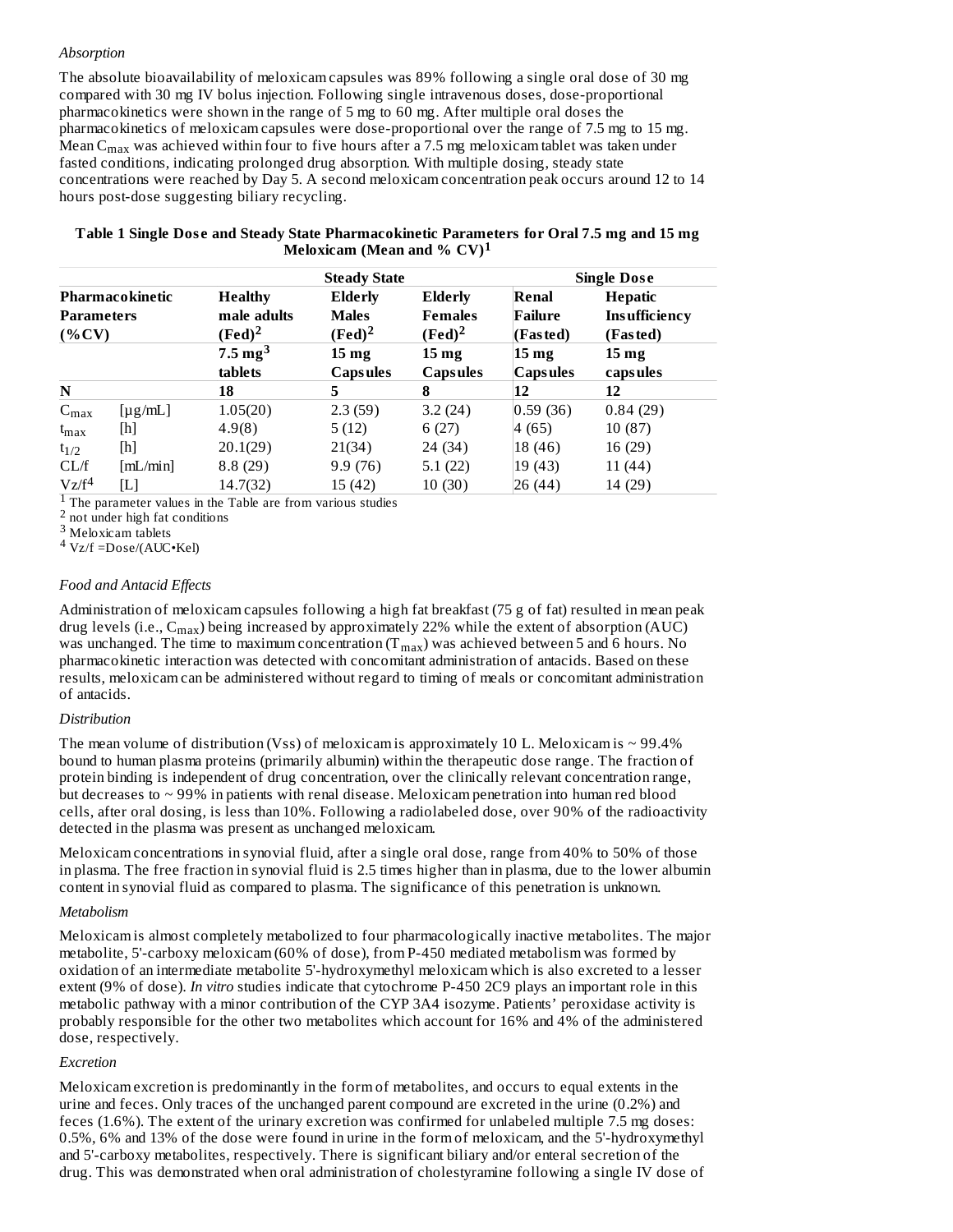meloxicam decreased the AUC of meloxicam by 50%.

The mean elimination half-life  $(t_{1/2})$  ranges from 15 hours to 20 hours. The elimination half-life is constant across dose levels indicating linear metabolism within the therapeutic dose range. Plasma clearance ranges from 7 to 9 mL/min.

### **Special Populations**

### *Geriatric*

Elderly males(≥ 65 years of age) exhibited meloxicam plasma concentrations and steady state pharmacokinetics similar to young males. Elderly females ( $\geq 65$  years of age) had a 47% higher AUCss and 32% higher C $_{\rm max}$ , ss as compared to younger females ( $\leq$  55 years of age) after body weight normalization. Despite the increased total concentrations in the elderly females, the adverse event profile was comparable for both elderly patient populations. A smaller free fraction was found in elderly female patients in comparison to elderly male patients.

## *Gender*

Young females exhibited slightly lower plasma concentrations relative to young males. After single doses of 7.5 mg meloxicam, the mean elimination half-life was 19.5 hours for the female group as compared to 23.4 hours for the male group. At steady state, the data were similar (17.9 hours vs. 21.4 hours). This pharmacokinetic difference due to gender is likely to be of little clinical importance. There was linearity of pharmacokinetics and no appreciable difference in the  $\rm C_{max}$  or  $\rm T_{max}$  across genders.

## *Hepatic Insufficiency*

Following a single 15 mg dose of meloxicam there was no marked difference in plasma concentrations in subjects with mild (Child-Pugh Class I) and moderate (Child-Pugh Class II) hepatic impairment compared to healthy volunteers. Protein binding of meloxicam was not affected by hepatic insufficiency. No dose adjustment is necessary in mild to moderate hepatic insufficiency. Patients with severe hepatic impairment (Child-Pugh Class III) have not been adequately studied.

## *Renal Insufficiency*

Meloxicam pharmacokinetics have been investigated in subjects with different degrees of renal insufficiency. Total drug plasma concentrations decreased with the degree of renal impairment while free AUC values were similar. Total clearance of meloxicam increased in these patients probably due to the increase in free fraction leading to an increased metabolic clearance. There is no need for dose adjustment in patients with mild to moderate renal failure (CrCL >15 mL/min). Patients with severe renal insufficiency have not been adequately studied. The use of meloxicam in subjects with severe renal impairment is not recommended (see **WARNINGS**, **Advanced Renal Dis eas e**).

# *Hemodialysis*

Following a single dose of meloxicam, the free Cmax plasma concentrations were higher in patients with renal failure on chronic hemodialysis (1% free fraction) in comparison to healthy volunteers (0.3% free fraction). Hemodialysis did not lower the total drug concentration in plasma; therefore, additional doses are not necessary after hemodialysis. Meloxicam is not dialyzable.

# **CLINICAL TRIALS**

# **Osteoarthritis and Rheumatoid Arthritis**

The use of meloxicam for the treatment of the signs and symptoms of osteoarthritis of the knee and hip was evaluated in a 12-week double-blind controlled trial. Meloxicam (3.75 mg, 7.5 mg and 15 mg daily) was compared to placebo. The four primary endpoints were investigator's global assessment, patient global assessment, patient pain assessment, and total WOMAC score (a self-administered questionnaire addressing pain, function and stiffness). Patients on meloxicam 7.5 mg daily and meloxicam 15 mg daily showed significant improvement in each of these endpoints compared with placebo.

The use of meloxicam for the management of signs and symptoms of osteoarthritis was evaluated in six double-blind, active-controlled trials outside the U.S. ranging from 4 weeks to 6 months duration. In these trials, the efficacy of meloxicam, in doses of 7.5 mg/day and 15 mg/day, was comparable to piroxicam 20 mg/day and diclofenac SR 100 mg/day and consistent with the efficacy seen in the U.S. trial.

The use of meloxicam for the treatment of the signs and symptoms of rheumatoid arthritis was evaluated in a 12-week double-blind, controlled multinational trial. Meloxicam (7.5 mg, 15 mg and 22.5 mg daily) was compared to placebo. The primary endpoint in this study was the ACR20 response rate, a composite measure of clinical, laboratory and functional measures of RA response. Patients receiving meloxicam 7.5 mg and 15 mg daily showed significant improvement in the primary endpoint compared with placebo. No incremental benefit was observed with the 22.5 mg dose compared to the 15 mg dose.

Higher doses of meloxicam (22.5 mg and greater) have been associated with an increased risk of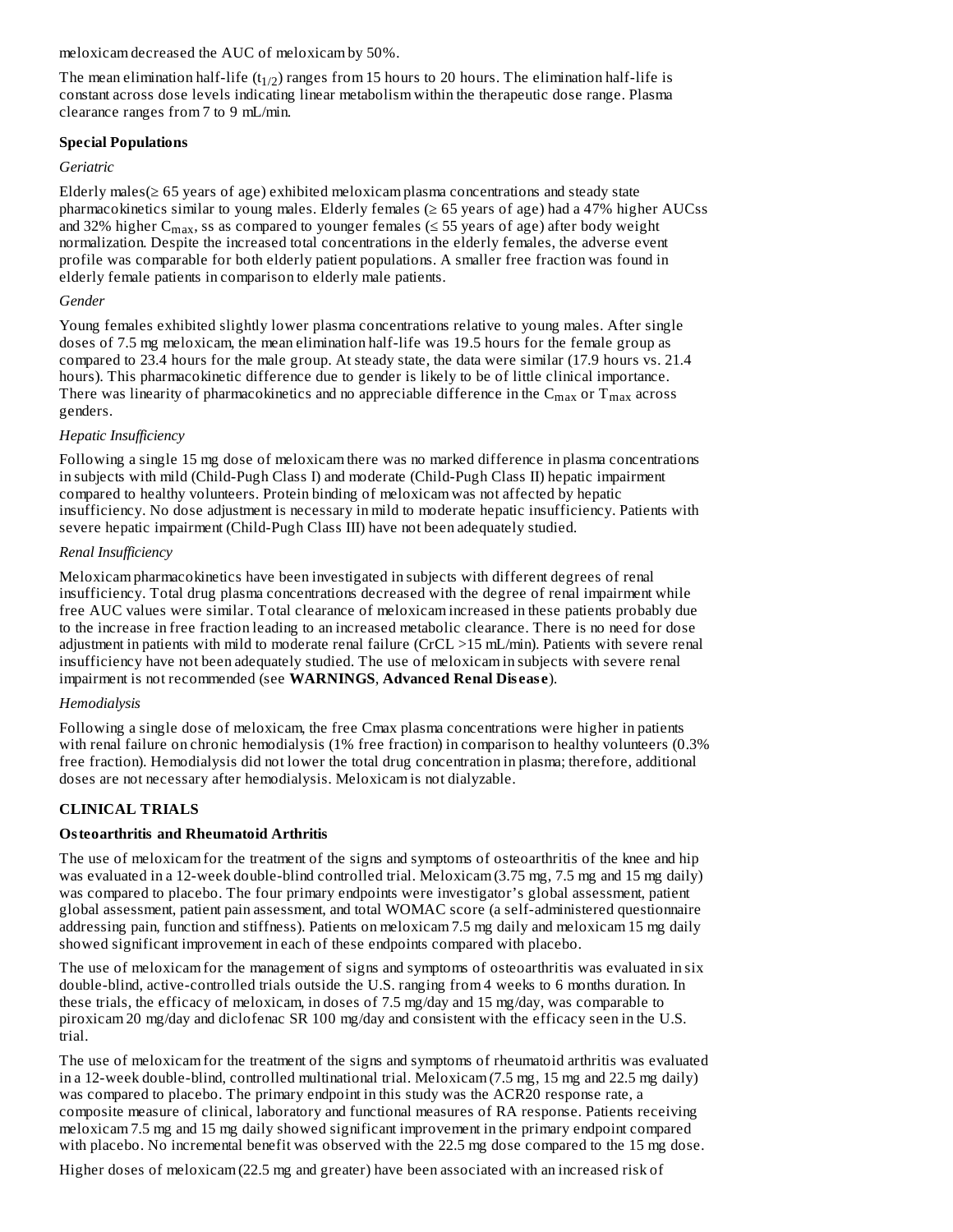serious GI events; therefore the daily dose of meloxicam should not exceed 15 mg.

# **INDICATIONS AND USAGE**

Carefully consider the potential benefits and risks of meloxicam and other treatment options before deciding to use meloxicam. Use the lowest effective dose for the shortest duration consistent with individual patient treatment goals (see **WARNINGS**).

Meloxicam is indicated for relief of the signs and symptoms of osteoarthritis and rheumatoid arthritis.

# **CONTRAINDICATIONS**

Meloxicam is contraindicated in patients with known hypersensitivity to meloxicam.

Meloxicam should not be given to patients who have experienced asthma, urticaria, or allergic-type reactions after taking aspirin or other NSAIDs. Severe, rarely fatal, anaphylactic-like reactions to NSAIDs have been reported in such patients (see **WARNINGS**, **Anaphylactoid Reactions**, and **PRECAUTIONS**, **Pre-existing Asthma**).

Meloxicam is contraindicated for the treatment of peri-operative pain in the setting of coronary artery bypass graft (CABG) surgery (see **WARNINGS**).

# **WARNINGS**

# **Cardiovas cular Effects**

## *Cardiovascular Thrombotic Events*

Clinical trials of several COX-2 selective and nonselective NSAIDs of up to three years duration have shown an increased risk of serious cardiovascular (CV) thrombotic events, myocardial infarction, and stroke, which can be fatal. All NSAIDs, both COX-2 selective and nonselective, may have a similar risk. Patients with known CV disease or risk factors for CV disease may be at greater risk. To minimize the potential risk for an adverse CV event in patients treated with an NSAID, the lowest effective dose should be used for the shortest duration possible. Physicians and patients should remain alert for the development of such events, even in the absence of previous CV symptoms. Patients should be informed about the signs and/or symptoms of serious CV events and the steps to take if they occur.

There is no consistent evidence that concurrent use of aspirin mitigates the increased risk of serious CV thrombotic events associated with NSAID use. The concurrent use of aspirin and an NSAID does increase the risk of serious GI events (see **WARNINGS**, **Gastrointestinal (GI) Effects - Risk of GI Ulceration, Bleeding, and Perforation**).

Two large, controlled, clinical trials of a COX-2 selective NSAID for the treatment of pain in the first 10-14 days following CABG surgery found an increased incidence of myocardial infarction and stroke (see **CONTRAINDICATIONS**).

# *Hypertension*

NSAIDs, including meloxicam can lead to onset of new hypertension or worsening of pre-existing hypertension, either of which may contribute to the increased incidence of CV events. Patients taking thiazides or loop diuretics may have impaired response to these therapies when taking NSAIDs. NSAIDs, including meloxicam should be used with caution in patients with hypertension. Blood pressure (BP) should be monitored closely during the initiation of NSAID treatment and throughout the course of therapy.

# *Congestive Heart Failure and Edema*

Fluid retention and edema have been observed in some patients taking NSAIDs. Meloxicam should be used with caution in patients with fluid retention, hypertension, or heart failure.

# *Gastrointestinal (GI) Effects - Risk of GI Ulceration, Bleeding, and Perforation*

NSAIDs, including meloxicam can cause serious gastrointestinal (GI) adverse events including inflammation, bleeding, ulceration, and perforation of the stomach, small intestine, or large intestine, which can be fatal. These serious adverse events can occur at any time, with or without warning symptoms, in patients treated with NSAIDs. Only one in five patients, who develop a serious upper GI adverse event on NSAID therapy, is symptomatic. Upper GI ulcers, gross bleeding, or perforation caused by NSAIDs, occur in approximately 1% of patients treated for 3-6 months, and in about 2-4% of patients treated for one year. These trends continue with longer duration of use, increasing the likelihood of developing a serious GI event at some time during the course of therapy. However, even short-term therapy is not without risk.

NSAIDs should be prescribed with extreme caution in those with a prior history of ulcer disease or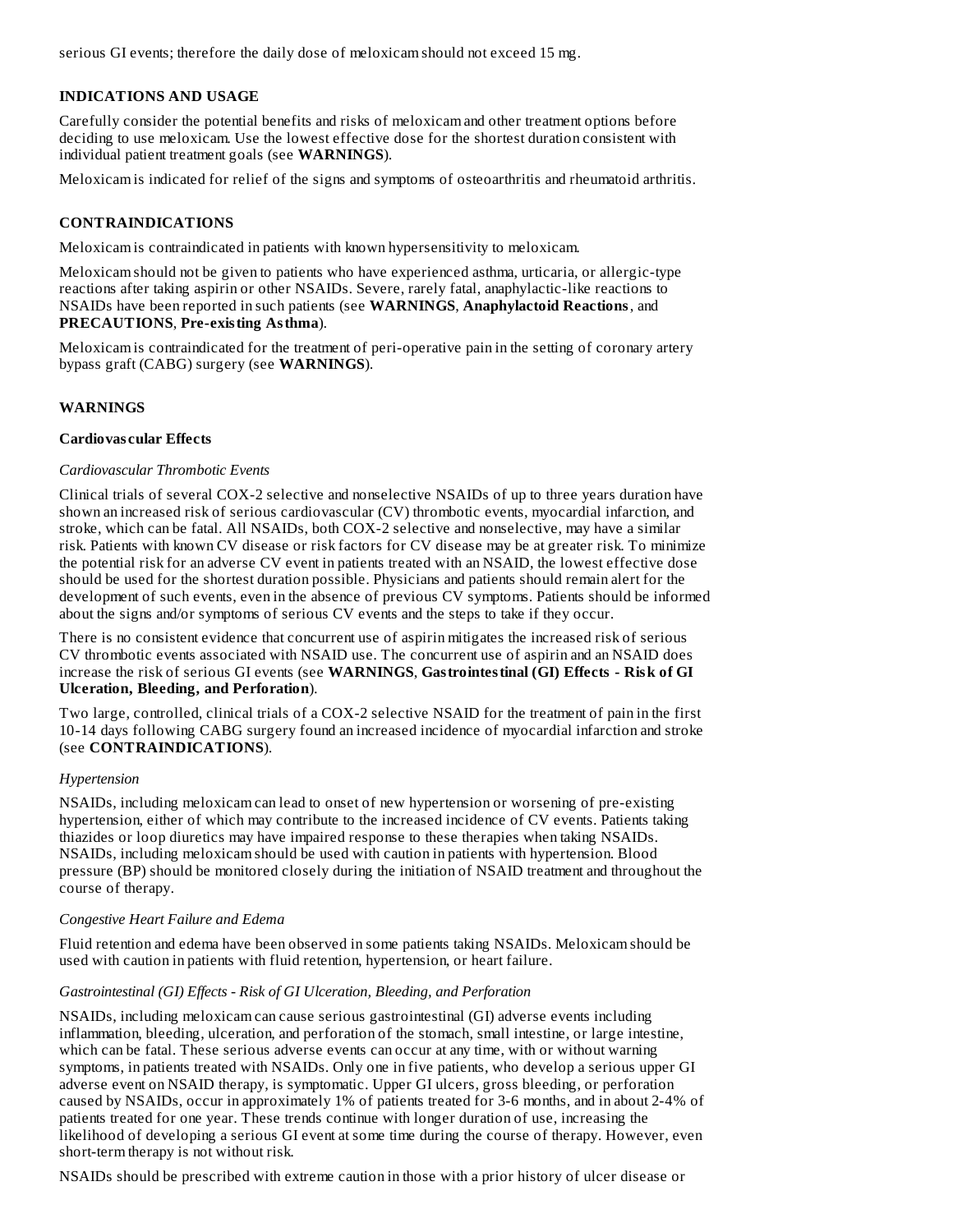gastrointestinal bleeding. Patients with a *prior history of peptic ulcer disease and/or gastrointestinal bleeding* who use NSAIDs have a greater than 10-fold increased risk for developing a GI bleed compared to patients with neither of these risk factors. Other factors that increase the risk for GI bleeding in patients treated with NSAIDs include concomitant use of oral corticosteroids or anticoagulants, longer duration of NSAID therapy, smoking, use of alcohol, older age, and poor general health status. Most spontaneous reports of fatal GI events are in elderly or debilitated patients and therefore, special care should be taken in treating this population.

To minimize the potential risk for an adverse GI event in patients treated with an NSAID, the lowest effective dose should be used for the shortest possible duration. Patients and physicians should remain alert for signs and symptoms of GI ulceration and bleeding during NSAID therapy and promptly initiate additional evaluation and treatment if a serious GI adverse event is suspected. This should include discontinuation of the NSAID until a serious GI adverse event is ruled out. For high-risk patients, alternate therapies that do not involve NSAIDs should be considered.

## **Renal Effects**

Long-term administration of NSAIDs including meloxicam can result in renal papillary necrosis, renal insufficiency, acute renal failure, and other renal injury. Renal toxicity has also been seen in patients in whom renal prostaglandins have a compensatory role in the maintenance of renal perfusion. In these patients, administration of a nonsteroidal anti-inflammatory drug may cause a dose-dependent reduction in prostaglandin formation and, secondarily, in renal blood flow, which may precipitate overt renal decompensation. Patients at greatest risk of this reaction are those with impaired renal function, heart failure, liver dysfunction, those taking diuretics and ACE inhibitors, angiotensin II receptor antagonists, and the elderly. Discontinuation of NSAID therapy is usually followed by recovery to the pretreatment state.

### **Advanced Renal Dis eas e**

No information is available from controlled clinical studies regarding the use of meloxicam in patients with advanced renal disease. Therefore, treatment with meloxicam is not recommended in these patients with advanced renal disease. If meloxicam therapy must be initiated, close monitoring of the patient's renal function is advisable.

### **Anaphylactoid Reactions**

As with other NSAIDS, anaphylactoid reactions have occurred in patients without known prior exposure to meloxicam. Meloxicam should not be given to patients with the aspirin triad. This symptom complex typically occurs in asthmatic patients who experience rhinitis with or without nasal polyps, or who exhibit severe, potentially fatal bronchospasm after taking aspirin or other NSAIDs (see **CONTRAINDICATIONS** and **PRECAUTIONS**, **Pre-existing Asthma**). Emergency help should be sought in cases where an anaphylactoid reaction occurs.

### **Skin Reactions**

NSAIDs, including meloxicam can cause serious skin adverse events such as exfoliative dermatitis, Stevens - Johnson syndrome (SJS), and toxic epidermal necrolysis (TEN), which can be fatal. These serious events may occur without warning. Patients should be informed about the signs and symptoms of serious skin manifestations and use of the drug should be discontinued at the first appearance of skin rash or any other sign of hypersensitivity.

### **Pregnancy**

In late pregnancy, as with other NSAIDs, meloxicam should be avoided because it may cause premature closure of the ductus arteriosus.

# **PRECAUTIONS**

### **General**

Meloxicam cannot be expected to substitute for corticosteroids or to treat corticosteroid insufficiency. Abrupt discontinuation of corticosteroids may lead to disease exacerbation. Patients on prolonged corticosteroid therapy should have their therapy tapered slowly if a decision is made to discontinue corticosteroids.

The pharmacological activity of meloxicam in reducing fever and inflammation may diminish the utility of these diagnostic signs in detecting complications of presumed noninfectious, painful conditions.

### **Hepatic Effects**

Borderline elevations of one or more liver tests may occur in up to 15% of patients taking NSAIDs including meloxicam. These laboratory abnormalities may progress, may remain unchanged, or may be transient with continuing therapy. Notable elevations of ALT or AST (approximately three or more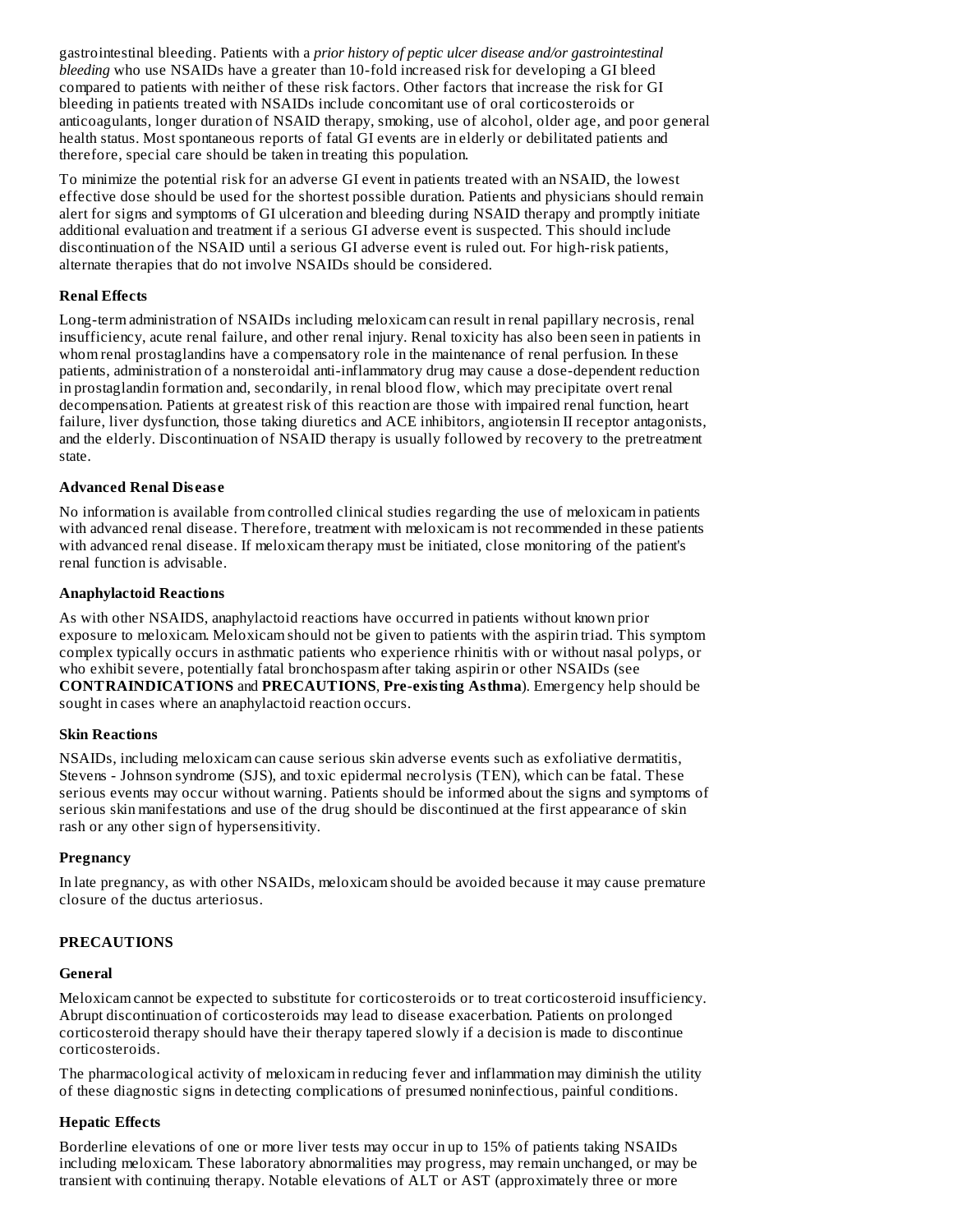transient with continuing therapy. Notable elevations of ALT or AST (approximately three or more times the upper limit of normal) have been reported in approximately 1% of patients in clinical trials with NSAIDs. In addition, rare cases of severe hepatic reactions, including jaundice and fatal fulminant hepatitis, liver necrosis and hepatic failure, some of them with fatal outcomes have been reported.

A patient with symptoms and/or signs suggesting liver dysfunction, or in whom an abnormal liver test has occurred, should be evaluated for evidence of the development of a more severe hepatic reaction while on therapy with meloxicam. If clinical signs and symptoms consistent with liver disease develop, or if systemic manifestations occur (e.g., eosinophilia, rash, etc.), meloxicam should be discontinued.

# **Renal Effects**

Caution should be used when initiating treatment with meloxicam in patients with considerable dehydration. It is advisable to rehydrate patients first and then start therapy with meloxicam. Caution is also recommended in patients with pre-existing kidney disease (see **WARNINGS**, **Renal Effects** and **Advanced Renal Dis eas e**).

The extent to which metabolites may accumulate in patients with renal failure has not been studied with meloxicam. Because some meloxicam metabolites are excreted by the kidney, patients with significantly impaired renal function should be more closely monitored.

# **Hematological Effects**

Anemia is sometimes seen in patients receiving NSAIDs, including meloxicam. This may be due to fluid retention, occult or gross GI blood loss, or an incompletely described effect upon erythropoiesis. Patients on long-term treatment with NSAIDs, including meloxicam, should have their hemoglobin or hematocrit checked if they exhibit any signs or symptoms of anemia.

Drugs which inhibit the biosynthesis of prostaglandins may interfere to some extent with platelet function and vascular responses to bleeding.

NSAIDs inhibit platelet aggregation and have been shown to prolong bleeding time in some patients. Unlike aspirin their effect on platelet function is quantitatively less, of shorter duration, and reversible. Patients receiving meloxicam who may be adversely affected by alterations in platelet function, such as those with coagulation disorders or patients receiving anticoagulants should be carefully monitored.

# **Pre-existing Asthma**

Patients with asthma may have aspirin-sensitive asthma. The use of aspirin in patients with aspirinsensitive asthma has been associated with severe bronchospasm which can be fatal. Since cross reactivity, including bronchospasm, between aspirin and other NSAIDs has been reported in such aspirin-sensitive patients, meloxicam should not be administered to patients with this form of aspirin sensitivity and should be used with caution in patients with pre-existing asthma.

# **Information for Patients**

## **Patients should be informed of the following information before initiating therapy with an NSAID and periodically during the cours e of ongoing therapy. Patients should also be encouraged to read the NSAID Medication Guide that accompanies each pres cription dispens ed.**

- 1. Meloxicam, like other NSAIDs, may cause serious CV side effects, such as MI or stroke, which may result in hospitalization and even death. Although serious CV events can occur without warning symptoms, patients should be alert for the signs and symptoms of chest pain, shortness of breath, weakness, slurring of speech, and should ask for medical advice when observing any indicative sign or symptoms. Patients should be apprised of the importance of this follow-up (see **WARNINGS**, **Cardiovas cular Effects**).
- 2. Meloxicam, like other NSAIDs, can cause GI discomfort and, rarely, serious GI side effects, such as ulcers and bleeding, which may result in hospitalization and even death. Although serious GI tract ulcerations and bleeding can occur without warning symptoms, patients should be alert for the signs and symptoms of ulcerations and bleeding, and should ask for medical advice when observing any indicative sign or symptoms including epigastric pain, dyspepsia, melena, and hematemesis. Patients should be apprised of the importance of this follow-up (see **WARNINGS**, **Gastrointestinal (GI) Effects - Risk of GI Ulceration, Bleeding, and Perforation**).
- 3. Meloxicam, like other NSAIDs, can cause serious skin side effects such as exfoliative dermatitis, SJS, and TEN, which may result in hospitalizations and even death. Although serious skin reactions may occur without warning, patients should be alert for the signs and symptoms of skin rash and blisters, fever, or other signs of hypersensitivity such as itching, and should ask for medical advice when observing any indicative signs or symptoms. Patients should be advised to stop the drug immediately if they develop any type of rash and contact their physicians as soon as possible.
- 4. Patients should promptly report signs or symptoms of unexplained weight gain or edema to their physicians.
- 5. Patients should be informed of the warning signs and symptoms of hepatotoxicity (e.g., nausea, fatigue, lethargy, pruritus, jaundice, right upper quadrant tenderness, and "flu-like" symptoms). If these occur, patients should be instructed to stop therapy and seek immediate medical therapy.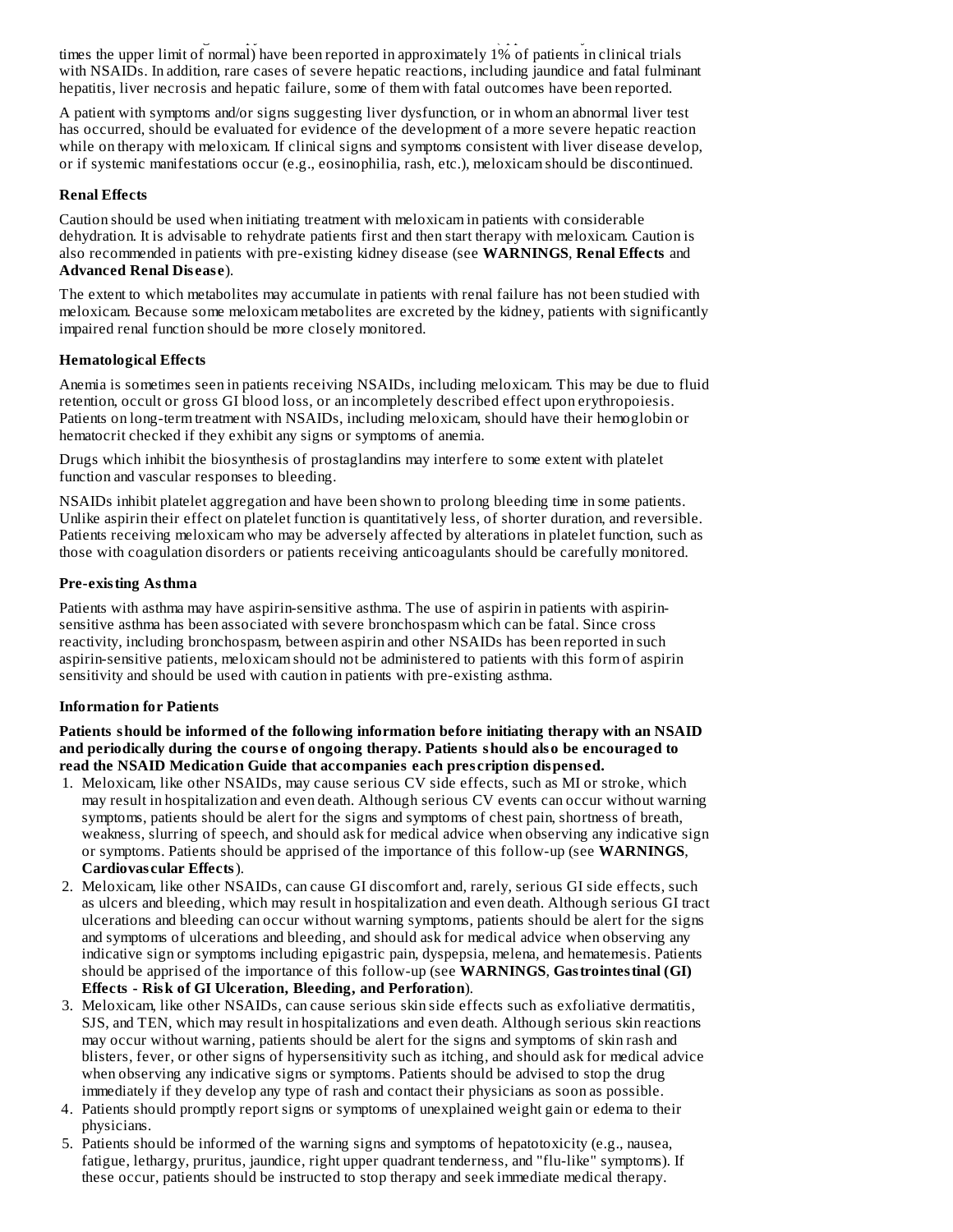- 6. Patients should be informed of the signs of an anaphylactoid reaction (e.g., difficulty breathing, swelling of the face or throat). If these occur, patients should be instructed to seek immediate emergency help (see **WARNINGS**).
- 7. In late pregnancy, as with other NSAIDs, meloxicam should be avoided because it will cause premature closure of the ductus arteriosus.

## **Laboratory Tests**

Because serious GI tract ulcerations and bleeding can occur without warning symptoms, physicians should monitor for signs or symptoms of GI bleeding. Patients on long-term treatment with NSAIDs should have their CBC and a chemistry profile checked periodically. If clinical signs and symptoms consistent with liver or renal disease develop, systemic manifestations occur (e.g., eosinophilia, rash, etc.) or if abnormal liver tests persist or worsen, meloxicam should be discontinued.

### **Drug Interactions**

## *ACE-inhibitors*

Reports suggest that NSAIDs may diminish the antihypertensive effect of ACE-inhibitors. This interaction should be given consideration in patients taking NSAIDs concomitantly with ACE inhibitors.

## *Aspirin*

When meloxicam is administered with aspirin (1000 g TID) to healthy volunteers, it tended to increase the AUC (10%) and  $C_{max}$  (24%) of meloxicam. The clinical significance of this interaction is not known; however, as with other NSAIDs concomitant administration of meloxicam and aspirin is not generally recommended because of the potential for increased adverse effects.

Concomitant administration of low-dose aspirin with meloxicam may result in an increased rate of GI ulceration or other complications, compared to use of meloxicam alone. Meloxicam is not a substitute for aspirin for cardiovascular prophylaxis.

## *Cholestyramine*

Pretreatment for four days with cholestyramine significantly increased the clearance of meloxicam by 50%. This resulted in a decrease in  $t_{1/2}$ , from 19.2 hours to 12.5 hours, and a 35% reduction in AUC. This suggests the existence of a recirculation pathway for meloxicam in the gastrointestinal tract. The clinical relevance of this interaction has not been established.

# *Cimetidine*

Concomitant administration of 200 mg cimetidine QID did not alter the single-dose pharmacokinetics of 30 mg meloxicam.

# *Digoxin*

Meloxicam 15 mg once daily for 7 days did not alter the plasma concentration profile of digoxin after βacetyldigoxin administration for 7 days at clinical doses. *In vitro* testing found no protein binding drug interaction between digoxin and meloxicam.

# *Furosemide*

Clinical studies, as well as post-marketing observations, have shown that NSAIDs can reduce the natriuretic effect of furosemide and thiazides in some patients. This response has been attributed to inhibition of renal prostaglandin synthesis. Studies with furosemide agents and meloxicam have not demonstrated a reduction in natriuretic effect. Furosemide single and multiple dose pharmacodynamics and pharmacokinetics are not affected by multiple doses of meloxicam. Nevertheless, during concomitant therapy with meloxicam, patients should be observed closely for signs of renal failure (see **WARNINGS**, **Renal Effects**), as well as to assure diuretic efficacy.

### *Lithium*

In a study conducted in healthy subjects, mean pre-dose lithium concentration and AUC were increased by 21% in subjects receiving lithium doses ranging from 804 to 1072 mg BID with meloxicam 15 mg QD as compared to subjects receiving lithium alone. These effects have been attributed to inhibition of renal prostaglandin synthesis by meloxicam. Patients on lithium treatment should be closely monitored for signs of lithium toxicity when meloxicam is introduced, adjusted, or withdrawn.

### *Methotrexate*

NSAIDs have been reported to competitively inhibit methotrexate accumulation in rabbit kidney slices. This may indicate that they could enhance the toxicity of methotrexate. Caution should be used when NSAIDs are administered concomitantly with methotrexate.

A study in 13 rheumatoid arthritis (RA) patients evaluated the effects of multiple doses of meloxicam on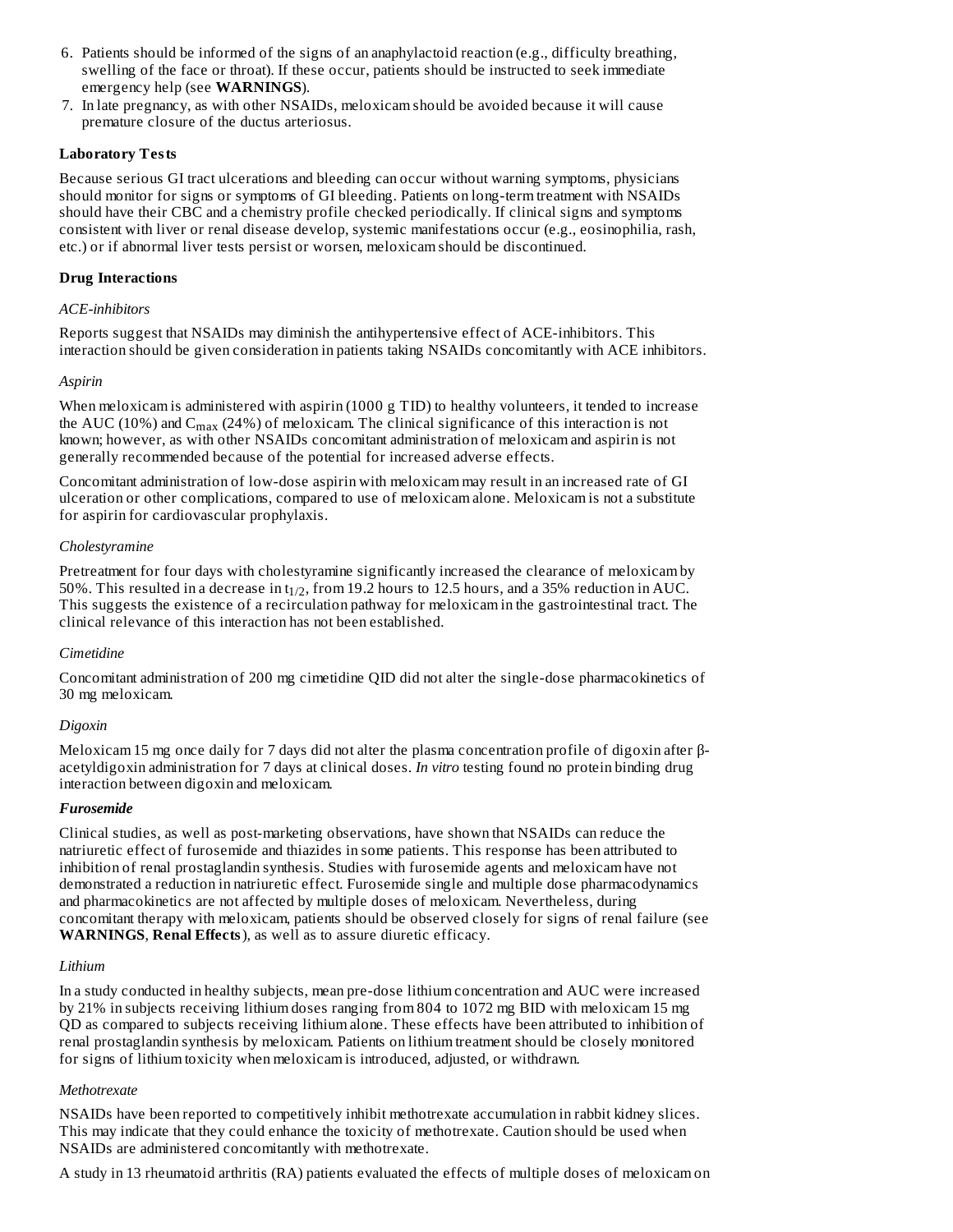the pharmacokinetics of methotrexate taken once weekly. Meloxicam did not have a significant effect on the pharmacokinetics of single doses of methotrexate.*In vitro*, methotrexate did not displace meloxicam from its human serum binding sites.

# *Warfarin*

The effects of warfarin and NSAIDs on GI bleeding are synergistic, such that users of both drugs together have a risk of serious GI bleeding higher than users of either drug alone.

Anticoagulant activity should be monitored, particularly in the first few days after initiating or cha nging meloxicam therapy in patients receiving warfarin or similar agents, since these patients are at an increased risk of bleeding. The effect of meloxicam on the anticoagulant effect of warfarin was studied in a group of healthy subjects receiving daily doses of warfarin that produced an INR (International Normalized Ratio) between 1.2 and 1.8. In these subjects, meloxicam did not alter warfarin pharmacokinetics and the average anticoagulant effect of warfarin as determined by prothrombin time. However, one subject showed an increase in INR from 1.5 to 2.1. Caution should be used when administering meloxicam with warfarin since patients on warfarin may experience changes in INR and an increased risk of bleeding complications when a new medication is introduced.

# **Carcinogenesis, Mutagenesis, Impairment of Fertility**

No carcinogenic effect of meloxicam was observed in rats given oral doses up to 0.8 mg/kg/day (approximately 0.4-fold the human dose at 15 mg/day for a 50 kg adult based on body surface area conversion) for 104 weeks or in mice given oral doses up to 8.0 mg/kg/day (approximately 2.2-fold the human dose, as noted above) for 99 weeks.

Meloxicam was not mutagenic in an Ames assay, or clastogenic in a chromosome aberration assay with human lymphocytes and an *in vivo* micronucleus test in mouse bone marrow.

Meloxicam did not impair male and female fertility in rats at oral doses up to 9 and 5 mg/kg/day, respectively (4.9-fold and 2.5-fold the human dose, as noted above). However, an increased incidence of embryolethality at oral doses ≥1 mg/kg/day (0.5-fold the human dose, as noted above) was observed in rats when dams were given meloxicam 2 weeks prior to mating and during early embryonic development.

# **Pregnancy**

# **Teratogenic Effects:** *Pregnancy Category C.*

Meloxicam caused an increased incidence of septal defect of the heart, a rare event, at an oral dose of 60 mg/kg/day (64.5-fold the human dose at 15 mg/day for a 50 kg adult based on body surface area conversion) and embryolethality at oral doses ≥5 mg/kg/day (5.4-fold the human dose, as noted above) when rabbits were treated throughout organogenesis. Meloxicam was not teratogenic in rats up to an oral dose of 4 mg/kg/day (approximately 2.2-fold the human dose, as noted above) throughout organogenesis. An increased incidence of stillbirths was observed when rats were given oral doses  $\geq 1$ mg/kg/day throughout organogenesis. Meloxicam crosses the placental barrier. There are no adequate and well-controlled studies in pregnant women. Meloxicam should be used during pregnancy only if the potential benefit justifies the potential risk to the fetus.

# *Nonteratogenic Effects*

Because of the known effects of nonsteroidal antiinflammatory drugs on the fetal cardiovascular system (closure of ductus arteriosus), use during pregnancy (particularly late pregnancy) should be avoided.

Meloxicam caused a reduction in birth index, live births, and neonatal survival at oral doses ≥0.125 mg/kg/day (approximately 0.07-fold the human dose at 15 mg/day for a 50 kg adult based on body surface area conversion) when rats were treated during the late gestation and lactation period. No studies have been conducted to evaluate the effect of meloxicam on the closure of the ductus arteriosus in humans; use of meloxicam during the third trimester of pregnancy should be avoided.

# **Labor and Delivery**

Studies in rats with meloxicam, as with other drugs known to inhibit prostaglandin synthesis, showed an increased incidence of stillbirths, prolonged delivery, and delayed parturition at oral dosages  $\geq 1$ mg/kg/day (approximately 0.5-fold the human dose at 15 mg/day for a 50 kg adult based on body surface area conversion), and decreased pup survival at an oral dose of 4 mg/kg/day (approximately 2.1-fold the human dose, as noted above) throughout organogenesis. Similar findings were observed in rats receiving oral dosages ≥0.125 mg/kg/day (approximately 0.07-fold the human dose, as noted above) during late gestation and the lactation period.

The effects of meloxicam on labor and delivery in pregnant women are unknown.

# **Nursing Mothers**

It is not known whether this drug is excreted in human milk however, meloxicam was excreted in the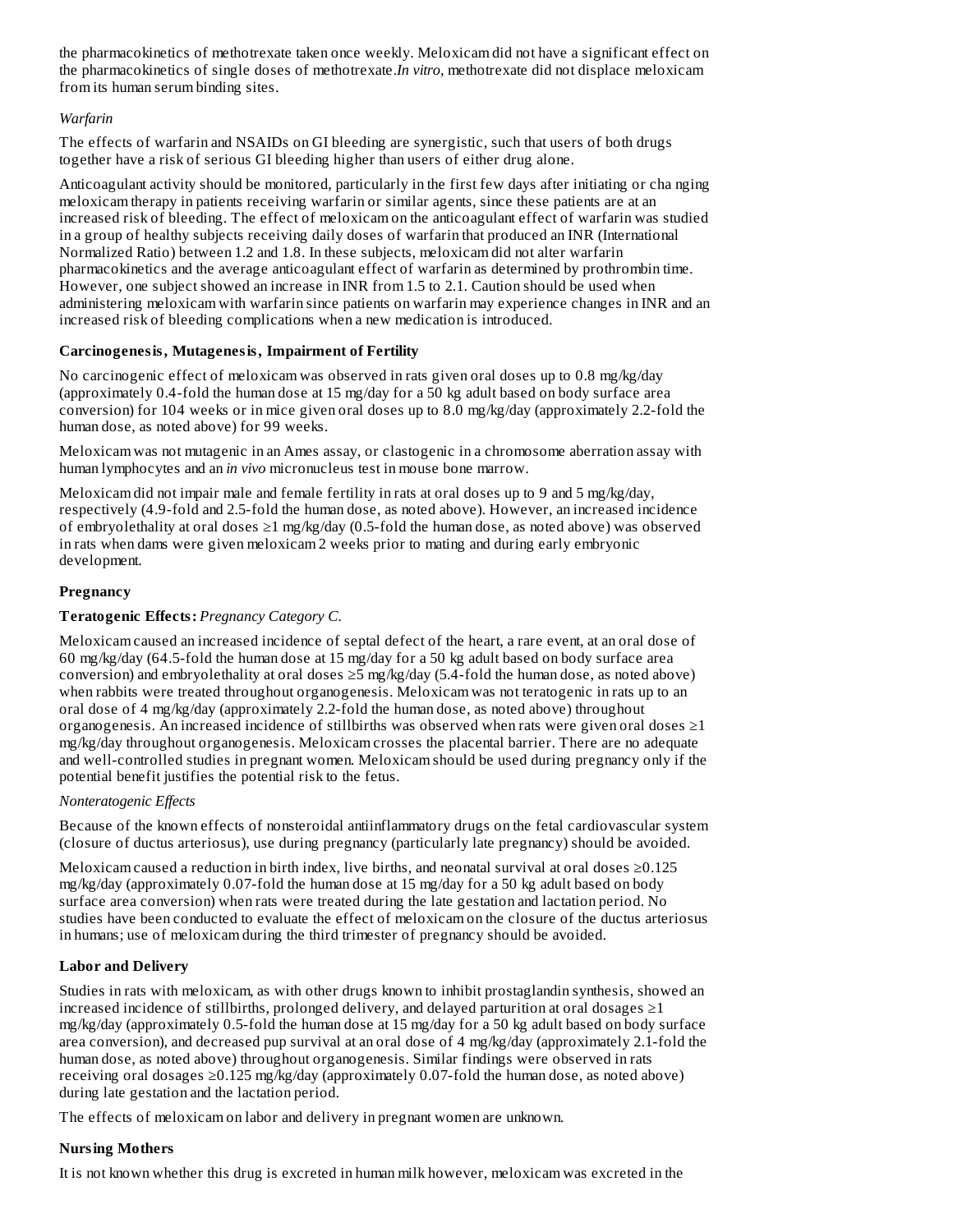milk of lactating rats at concentrations higher than those in plasma. Because many drugs are excreted in human milk and because of the potential for serious adverse reactions in nursing infants from meloxicam, a decision should be made whether to discontinue nursing or to discontinue the drug, taking into account the importance of the drug to the mother.

## **Pediatric Us e**

Use of this drug for a pediatric indication is protected by marketing exclusivity.

## **Geriatric Us e**

As with any NSAID, caution should be exercised in treating the elderly (65 years and older).

## **ADVERSE REACTIONS**

## **Adults**

### *Osteoarthritis and Rheumatoid Arthritis*

The meloxicam Phase 2/3 clinical trial database includes 10,122 OA patients and 1012 RA patients treated with meloxicam 7.5 mg/day and 3,505 OA patients and 1351 RA patients treated with meloxicam 15 mg/day. Meloxicam at these doses was administered to 661 patients for at least 6 months and to 312 patients for at least one year. Approximately 10,500 of these patients were treated in ten placebo and/or active-controlled osteoarthritis trials and 2363 of this patients were treated in ten placebo and/or active controlled rheumatoid arthritis trials. Gastrointestinal (GI) adverse events were the most frequently reported adverse events in all treatment groups across meloxicam trials.

A 12-week multicenter, double-blind, randomized trial was conducted in patients with osteoarthritis of the knee or hip to compare the efficacy and safety of meloxicam with placebo and with an active control. Two 12-week multicenter, double-blind, randomized trials were conducted in patients with rheumatoid arthritis to compare the efficacy and safety of meloxicam with placebo.

Table 2a depicts adverse events that occurred in  $\geq$  2% of the meloxicam treatment groups in a 12-week placebo and active-controlled osteoarthritis trial.

Table 2b depicts adverse events that occurred in  $\geq 2\%$  of the meloxicam treatment groups in two 12week placebo controlled rheumatoid arthritis trials.

|                                              |      |              | Placebo MELOXICAM MELOXICAM Diclofenac |              |
|----------------------------------------------|------|--------------|----------------------------------------|--------------|
|                                              |      | 7.5 mg daily | 15 mg daily                            | 100 mg daily |
| <b>No. of Patients</b>                       | 157  | 154          | 156                                    | 153          |
| <b>Gas trointes tinal</b>                    | 17.2 | 20.1         | 17.3                                   | 28.1         |
| Abdominal Pain                               | 2.5  | 1.9          | 2.6                                    | 1.3          |
| Diarrhea                                     | 3.8  | 7.8          | 3.2                                    | 9.2          |
| Dyspepsia                                    | 4.5  | 4.5          | 4.5                                    | 6.5          |
| Flatulence                                   | 4.5  | 3.2          | 3.2                                    | 3.9          |
| Nausea                                       | 3.2  | 3.9          | 3.8                                    | 7.2          |
| <b>Body as a Whole</b>                       |      |              |                                        |              |
| Accident Household                           | 1.9  | 4.5          | 3.2                                    | 2.6          |
| Edema <sup>1</sup>                           | 2.5  | 1.9          | 4.5                                    | 3.3          |
| Fall                                         | 0.6  | 2.6          | 0.0                                    | 1.3          |
| Influenza-Like Symptoms                      | 5.1  | 4.5          | 5.8                                    | 2.6          |
| <b>Central and Peripheral Nervous System</b> |      |              |                                        |              |
| <b>Dizziness</b>                             | 3.2  | 2.6          | 3.8                                    | 2.0          |
| Headache                                     | 10.2 | 7.8          | 8.3                                    | 5.9          |
| <b>Respiratory</b>                           |      |              |                                        |              |
| Pharyngitis                                  | 1.3  | 0.6          | 3.2                                    | 1.3          |
| <b>Upper Respiratory Tract Infection</b>     | 1.9  | 3.2          | 1.9                                    | 3.3          |
| <b>Skin</b>                                  |      |              |                                        |              |
| Rash <sup>2</sup>                            | 2.5  | 2.6          | 0.6                                    | 2.0          |

| Table 2a Adverse Events (%) Occurring in $\geq 2\%$ of Meloxicam Patients in a 12-Week |
|----------------------------------------------------------------------------------------|
| Osteoarthritis Placebo and Active-Controlled Trial.                                    |

 $1$  WHO preferred terms edema, edema dependent, edema peripheral and edema legs combined

<sup>2</sup> WHO preferred terms rash, rash erythematous and rash maculo-papular combined

### **Table 2b Advers e Events (%) Occurring in ≥ 2% of Meloxicam Patients in two 12-Week Rheumatoid Arthritis Placebo Controlled Trials**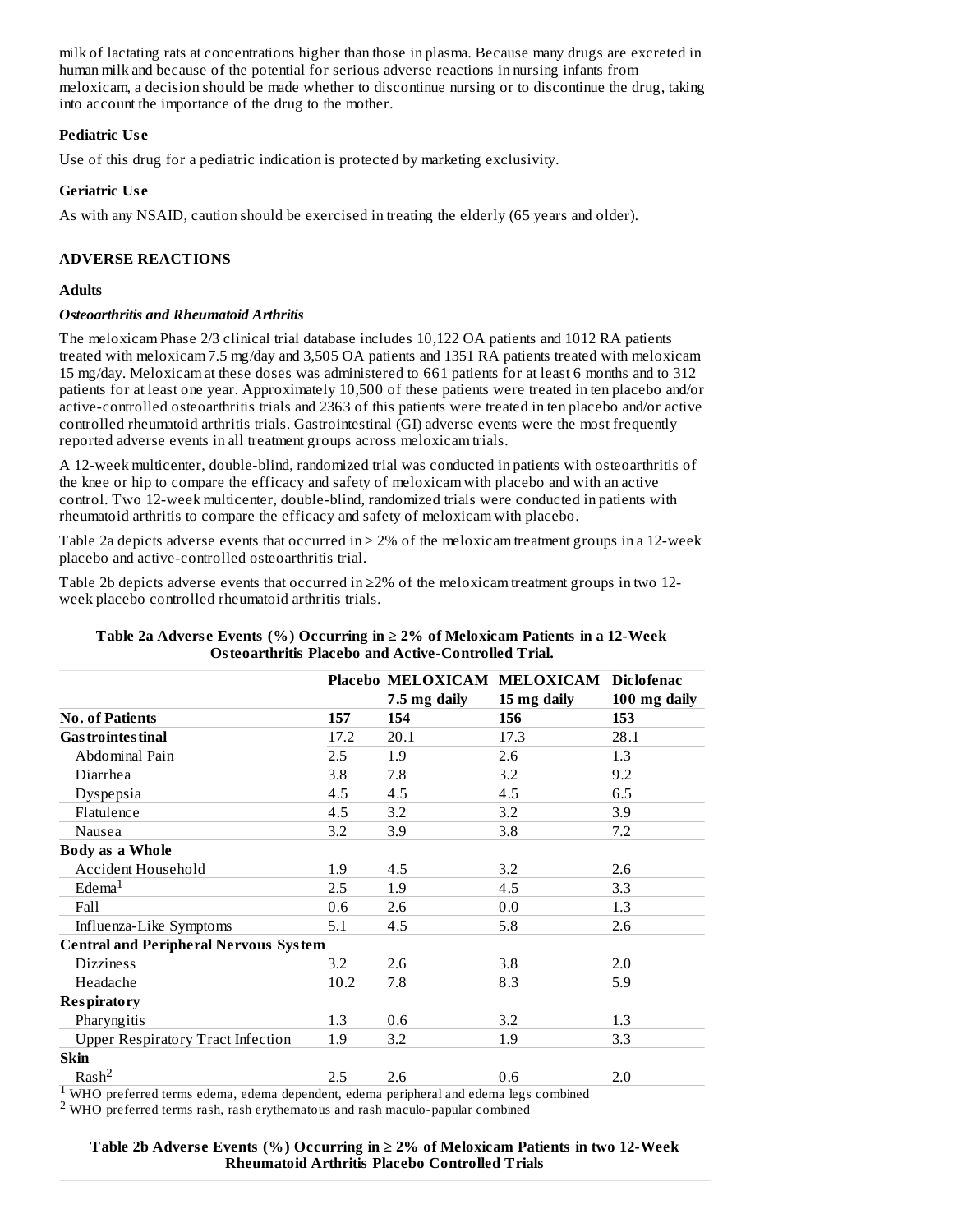|                                                      | Placebo | MELOXICAM    | <b>MELOXICAM</b> |
|------------------------------------------------------|---------|--------------|------------------|
|                                                      |         | 7.5 mg daily | 15 mg daily      |
| <b>No. of Patients</b>                               | 469     | 481          | 477              |
| <b>Gas trointes tinal dis orders</b>                 | 14.1    | 18.9         | 16.8             |
| Abdominal pain NOS <sup>2</sup>                      | 0.6     | 2.9          | 2.3              |
| Diarrhea NOS <sup>2</sup>                            | 5.1     | 4.8          | 3.4              |
| Dyspeptic signs and symptoms $1$                     | 3.8     | 5.8          | 4.0              |
| Nausea <sup>2</sup>                                  | 2.6     | 3.3          | 3.8              |
| General disorders and administration site conditions |         |              |                  |
| Influenza like illness <sup>2</sup>                  | 2.1     | 2.9          | 2.3              |
| Infection and infestations                           |         |              |                  |
| Upper respiratory tract infections-                  | 4.1     | 7.0          | 6.5              |
| Pathogen class unspecified <sup>1</sup>              |         |              |                  |
| Musculos keletal and connective tissue disorders     |         |              |                  |
| Joint related signs and symptoms <sup>1</sup>        | 1.9     | 1.5          | 2.3              |
| Musculoskeletal and connective tissue                | 3.8     | 1.7          | 2.9              |
| signs and symptoms $NEC1$                            |         |              |                  |
| Nervous system disorders                             |         |              |                  |
| Headaches NOS <sup>2</sup>                           | 6.4     | 6.4          | 5.5              |
| Dizziness (excl vertigo) <sup>2</sup>                | 3.0     | 2.3          | 0.4              |
| Skin and subcutaneous tissue disorders               |         |              |                  |
| Rash NOS <sup>2</sup>                                | 1.7     | 1.0          | 2.1              |

 $^1$  MedDRA high level term (preferred terms): dyspeptic signs and symptoms (dyspepsia, dyspepsia aggravated, eructation, gastrointestinal irritation), upper respiratory tract infections-pathogen unspecified (laryngitis NOS, pharyngitis NOS, sinusitis NOS), joint related signs and symptoms (arthralgia, arthralgia aggravated, joint crepitation, joint effusion, joint swelling), and musculoskeletal and connective tissue signs and symptoms NEC (back pain, back pain aggravated, muscle spasms, musculoskeletal pain)

 $^2$  MedDRA preferred term: diarrhea NOS, nausea, abdominal pain NOS, influenza like illness, headaches NOS, dizziness (excl vertigo), and rash NOS

The adverse events that occurred with meloxicam in  $\geq$  2% of patients treated short-term (4-6 weeks) and long-term (6 months) in active-controlled osteoarthritis trials are presented in Table 3.

## Table 3 Adverse Events (%) Occurring in  $\geq$  2% of Meloxicam Patients in 4 to 6 Weeks and 6 Month **Active-Controlled Osteoarthritis Trials**

|                                              |              | 4-6 Weeks Controlled Trials 6 Month Controlled Trials |              |                                      |
|----------------------------------------------|--------------|-------------------------------------------------------|--------------|--------------------------------------|
|                                              |              |                                                       |              | MELOXICAMMELOXICAMMELOXICAMMELOXICAM |
|                                              | 7.5 mg daily | 15 mg daily                                           | 7.5 mg daily | 15 mg daily                          |
| <b>No. of Patients</b>                       | 8955         | 256                                                   | 169          | 306                                  |
| <b>Gastrointestinal</b>                      | 11.8         | 18.0                                                  | 26.6         | 24.2                                 |
| Abdominal Pain                               | 2.7          | 2.3                                                   | 4.7          | 2.9                                  |
| Constipation                                 | 0.8          | 1.2                                                   | 1.8          | 2.6                                  |
| Diarrhea                                     | 1.9          | 2.7                                                   | 5.9          | 2.6                                  |
| Dyspepsia                                    | 3.8          | 7.4                                                   | 8.9          | 9.5                                  |
| Flatulence                                   | 0.5          | 0.4                                                   | 3.0          | 2.6                                  |
| Nausea                                       | 2.4          | 4.7                                                   | 4.7          | 7.2                                  |
| Vomiting                                     | 0.6          | 0.8                                                   | 1.8          | 2.6                                  |
| <b>Body as a Whole</b>                       |              |                                                       |              |                                      |
| Accident Household                           | 0.0          | 0.0                                                   | 0.6          | 2.9                                  |
| Edema <sup>1</sup>                           | 0.6          | 2.0                                                   | 2.4          | 1.6                                  |
| Pain                                         | 0.9          | 2.0                                                   | 3.6          | 5.2                                  |
| <b>Central and Peripheral Nervous System</b> |              |                                                       |              |                                      |
| <b>Dizziness</b>                             | 1.1          | 1.6                                                   | 2.4          | 2.6                                  |
| Headache                                     | 2.4          | 2.7                                                   | 3.6          | 2.6                                  |
| Hematologic                                  |              |                                                       |              |                                      |
| Anemia                                       | 0.1          | 0.0                                                   | 4.1          | 2.9                                  |
| <b>Musculos keletal</b>                      |              |                                                       |              |                                      |
| Arthralgia                                   | 0.5          | 0.0                                                   | 5.3          | 1.3                                  |
| <b>Back Pain</b>                             | 0.5          | 0.4                                                   | 3.0          | 0.7                                  |
| Psychiatric                                  |              |                                                       |              |                                      |
| Insomnia                                     | 0.4          | 0.0                                                   | 3.6          | 1.6                                  |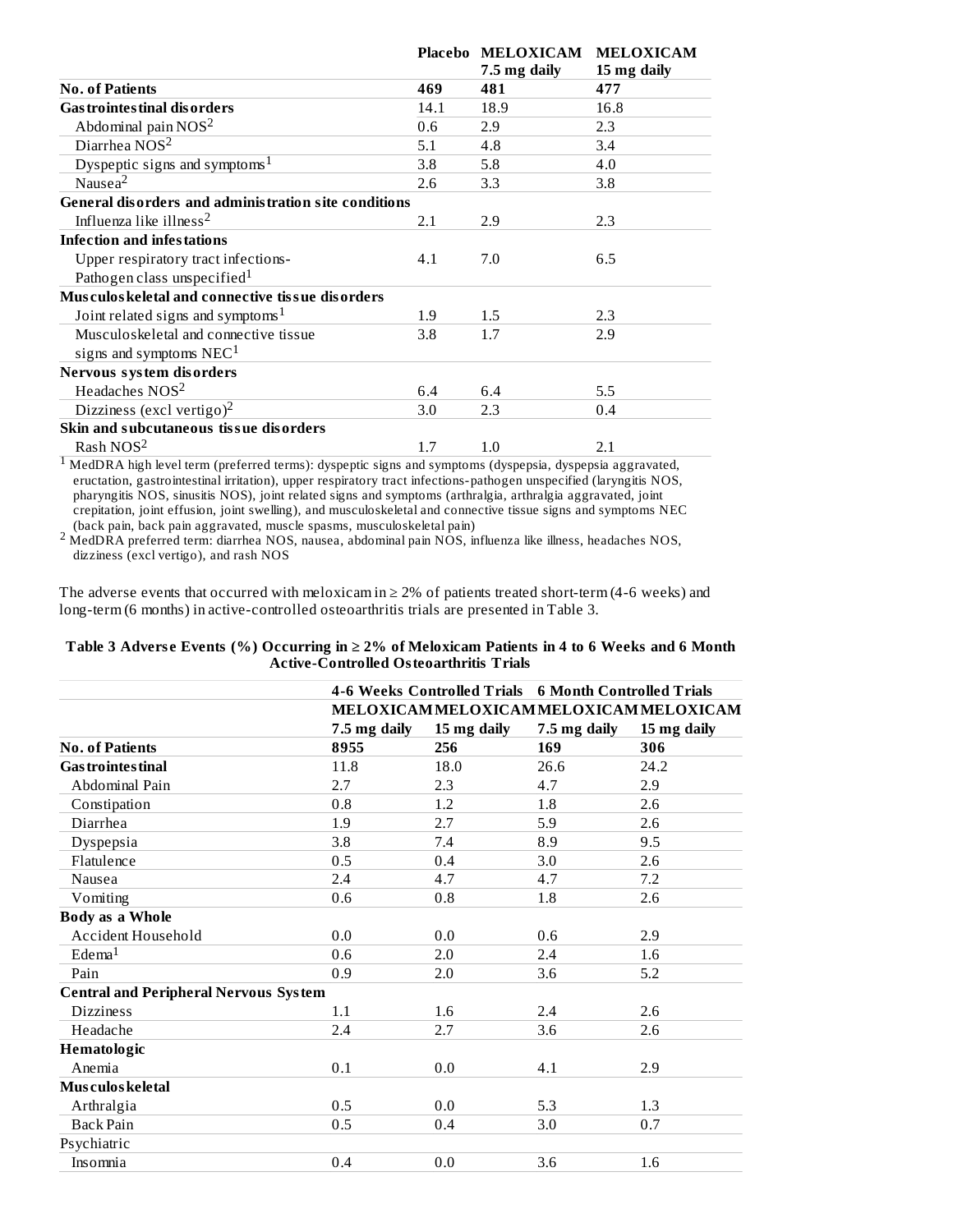| <b>Respiratory</b>                       |     |     |     |     |  |
|------------------------------------------|-----|-----|-----|-----|--|
| Coughing                                 | 0.2 | 0.8 | 2.4 | 1.0 |  |
| <b>Upper Respiratory Tract Infection</b> | 0.2 | 0.0 | 8.3 | 7.5 |  |
| <b>Skin</b>                              |     |     |     |     |  |
| Pruritus                                 | 0.4 | 1.2 | 2.4 | 0.0 |  |
| Rash <sup>2</sup>                        | 0.3 | 1.2 | 3.0 | 1.3 |  |
| <b>Urinary</b>                           |     |     |     |     |  |
| Micturition Frequency                    | 0.1 | 0.4 | 2.4 | 1.3 |  |
| <b>Urinary Tract Infection</b>           | 0.3 | 0.4 | 4.7 | 6.9 |  |

 $1$  WHO preferred terms edema, edema dependent, edema peripheral and edema legs combined

<sup>2</sup> WHO preferred terms rash, rash erythematous and rash maculo-papular combined

Higher doses of meloxicam (22.5 mg and greater) have been associated with an increased risk of serious GI events; therefore the daily dose of meloxicam should not exceed 15 mg.

The following is a list of adverse drug reactions occurring in < 2% of patients receiving meloxicam in clinical trials involving approximately 16,200 patients. Adverse reactions reported only in worldwide post-marketing experience or the literature are shown in italics.

| <b>Body as a Whole</b>                                                          | allergic reaction, anaphylactoid reactions including shock,                                 |
|---------------------------------------------------------------------------------|---------------------------------------------------------------------------------------------|
|                                                                                 | face edema, fatigue, fever, hot flushes, malaise, syncope, weight decrease, weight increase |
| Cardiovas cular                                                                 | angina pectoris, cardiac failure, hypertension, hypotension,                                |
|                                                                                 | myocardial infarction, vasculitis                                                           |
| Central and Peripheral Nervous System convulsions, paresthesia, tremor, vertigo |                                                                                             |
| <b>Gastrointestinal</b>                                                         | colitis, dry mouth, duodenal ulcer, eructation, esophagitis,                                |
|                                                                                 | gastric ulcer, gastritis, gastroesophageal reflux,                                          |
|                                                                                 | gastrointestinal hemorrhage, hematemesis, hemorrhagic                                       |
|                                                                                 | duodenal ulcer, hemorrhagic gastric ulcer, intestinal                                       |
|                                                                                 | perforation, melena, pancreatitis,                                                          |
|                                                                                 | perforated duodenal ulcer, perforated gastric ulcer,                                        |
|                                                                                 | stomatitis ulcerative                                                                       |
| <b>Heart Rate and Rhythm</b>                                                    | arrhythmia, palpitation, tachycardia                                                        |
| Hematologic                                                                     | agranulocytosis, leukopenia, purpura, thrombocytopenia                                      |
| <b>Liver and Biliary System</b>                                                 | ALT increased, AST increased, bilirubinemia, GGT                                            |
|                                                                                 | increased, hepatitis, jaundice, liver failure                                               |
| <b>Metabolic and Nutritional</b>                                                | dehydration                                                                                 |
| <b>Psychiatric</b>                                                              | Abnormal dreaming, alterations in mood (such as mood                                        |
|                                                                                 | elevation), anxiety, appetite increased, confusion,                                         |
|                                                                                 | depression, nervousness, sommolence                                                         |
| <b>Respiratory</b>                                                              | asthma, bronchospasm, dyspnea                                                               |
| <b>Skin and Appendages</b>                                                      | alopecia, angioedema, bullous eruption, erythema                                            |
|                                                                                 | multiforme, photosensitivity reaction, pruritus,                                            |
|                                                                                 | exfoliative                                                                                 |
|                                                                                 | dermatitis, Stevens-Johnson syndrome, sweating                                              |
|                                                                                 | increased,                                                                                  |
|                                                                                 | toxic epidermal necrolysis, urticaria                                                       |
| <b>Special Senses</b>                                                           | abnormal vision, conjunctivitis, taste perversion,                                          |
|                                                                                 | tinnitus                                                                                    |
| <b>Urinary System</b>                                                           | acute urinary retention, albuminuria, BUN                                                   |
|                                                                                 | increased,                                                                                  |
|                                                                                 | creatinine increased, hematuria, interstitial                                               |
|                                                                                 | nephritis, renal failure                                                                    |

# **OVERDOSAGE**

There is limited experience with meloxicam overdose. Four cases have taken 6 to 11 times the highest recommended dose; all recovered. Cholestyramine is known to accelerate the clearance of meloxicam.

Symptoms following acute NSAID overdose are usually limited to lethargy, drowsiness, nausea, vomiting, and epigastric pain, which are generally reversible with supportive care. Gastrointestinal bleeding can occur. Severe poisoning may result in hypertension, acute renal failure, hepatic dysfunction, respiratory depression, coma, convulsions, cardiovascular collapse, and cardiac arrest. Anaphylactoid reactions have been reported with therapeutic ingestion of NSAIDs, and may occur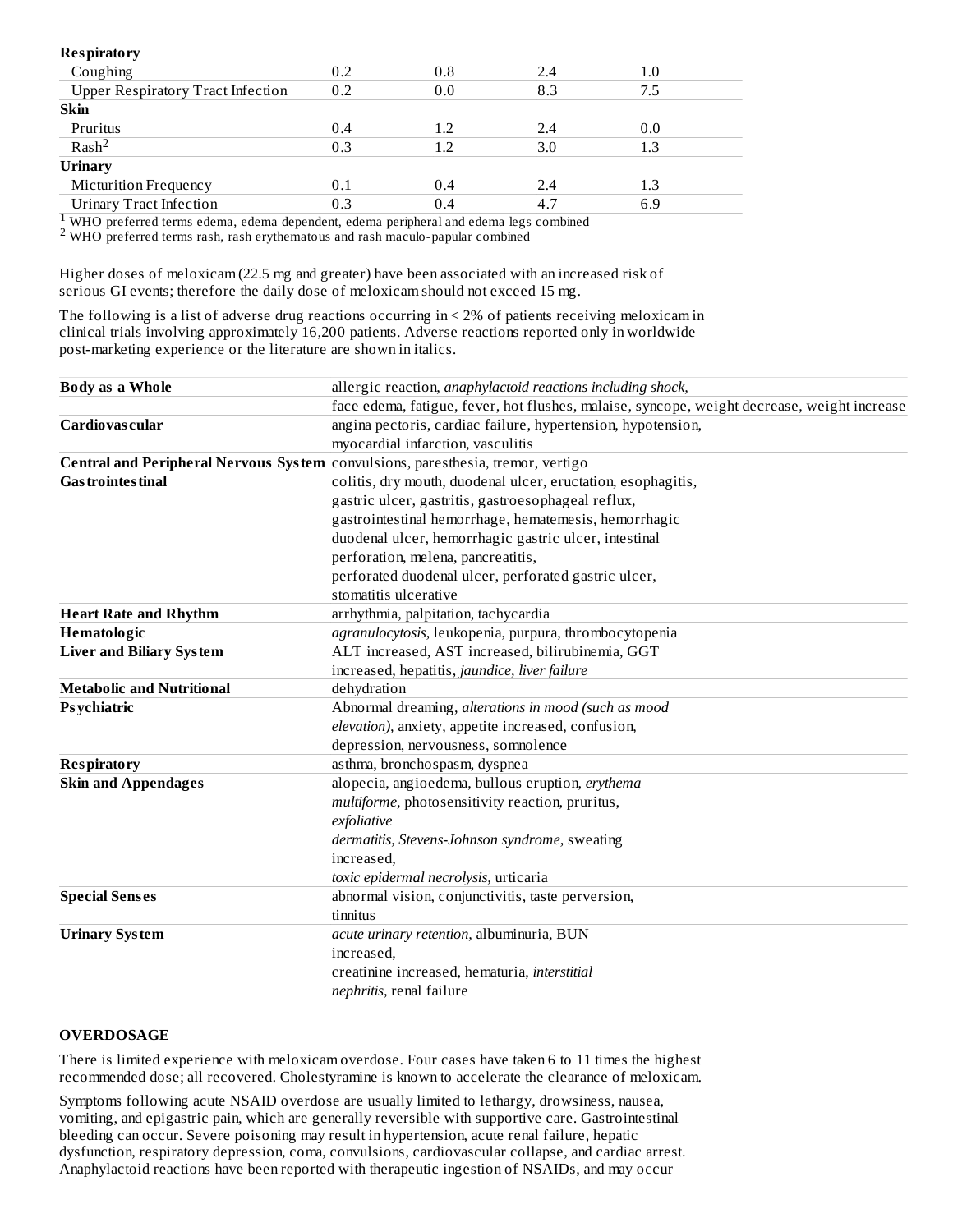following an overdose.

Patients should be managed with symptomatic and supportive care following an NSAID overdose. In cases of acute overdose, gastric lavage followed by activated charcoal is recommended. Gastric lavage performed more than one hour after overdose has little benefit in the treatment of overdose. Administration of activated charcoal is recommended for patients who present 1-2 hours after overdose. For substantial overdose or severely symptomatic patients, activated charcoal may be administered repeatedly. Accelerated removal of meloxicam by 4 gm oral doses of cholestyramine given three times a day was demonstrated in a clinical trial. Administration of cholestyramine may be useful following an overdose. Forced diuresis, alkalinization of urine, hemodialysis, or hemoperfusion may not be useful due to high protein binding.

# **DOSAGE AND ADMINISTRATION**

# **Osteoarthritis and Rheumatoid Arthritis**

Carefully consider the potential benefits and risks of meloxicam and other treatment options before deciding to use meloxicam. Use the lowest effective dose for the shortest duration consistent with individual patient treatment goals (see **WARNINGS**).

After observing the response to initial therapy with meloxicam, the dose should be adjusted to suit an individual patient's needs.

For the relief of the signs and symptoms of osteoarthritis the recommended starting and maintenance oral dose of meloxicam is 7.5 mg once daily. Some patients may receive additional benefit by increasing the dose to 15 mg once daily. For the relief of the signs and symptoms of rheumatoid arthritis, the recommended starting and maintenance oral dose of meloxicam is 7.5 mg once daily. Some patients may receive additional benefit by increasing the dose to 15 mg once daily.

The maximum recommended daily oral dose of meloxicam is 15 mg.

Meloxicam may be taken without regard to timing of meals.

## **HOW SUPPLIED**

Meloxicam Tablets USP are available as light yellow, round, flat, uncoated tablets containing meloxicam 7.5 mg or as light yellow, oblong, biconvex, uncoated tablets containing meloxicam 15 mg. The 7.5 mg tablet is impressed with letter U and L on one side and tablet code 7.5 on the other side. The 15 mg tablet is impressed with letter U and L on one side and tablet code 15 on the other side.

Meloxicam Tablets USP 7.5 mg are available as follows:

NDC 21695-076-14; Bottles of 14 NDC 21695-076-15; Bottles of 15 NDC 21695-076-30; Bottles of 30 NDC 21695-076-60; Bottles of 60 NDC 21695-076-90; Bottles of 90 Meloxicam Tablets USP 15 mg are available as follows: NDC 21695-077-14; Bottles of 14 NDC 21695-077-15; Bottles of 15 NDC 21695-077-30; Bottles of 30 NDC 21695-077-60; Bottles of 60

# **STORAGE AND HANDLING**

**Store at Controlled Room Temperature 20°-25°C (68°-77°F) [See USP]**

Please address medical inquiries to medical@unichemindia.com

### **Keep meloxicam tablets in a dry place**

Dispense tablets in a tight container.

Keep this and all medications out of the reach of children.

Manufactured by:

### **UNICHEM LABORATORIES LTD.**

Pilerne Ind. Estate,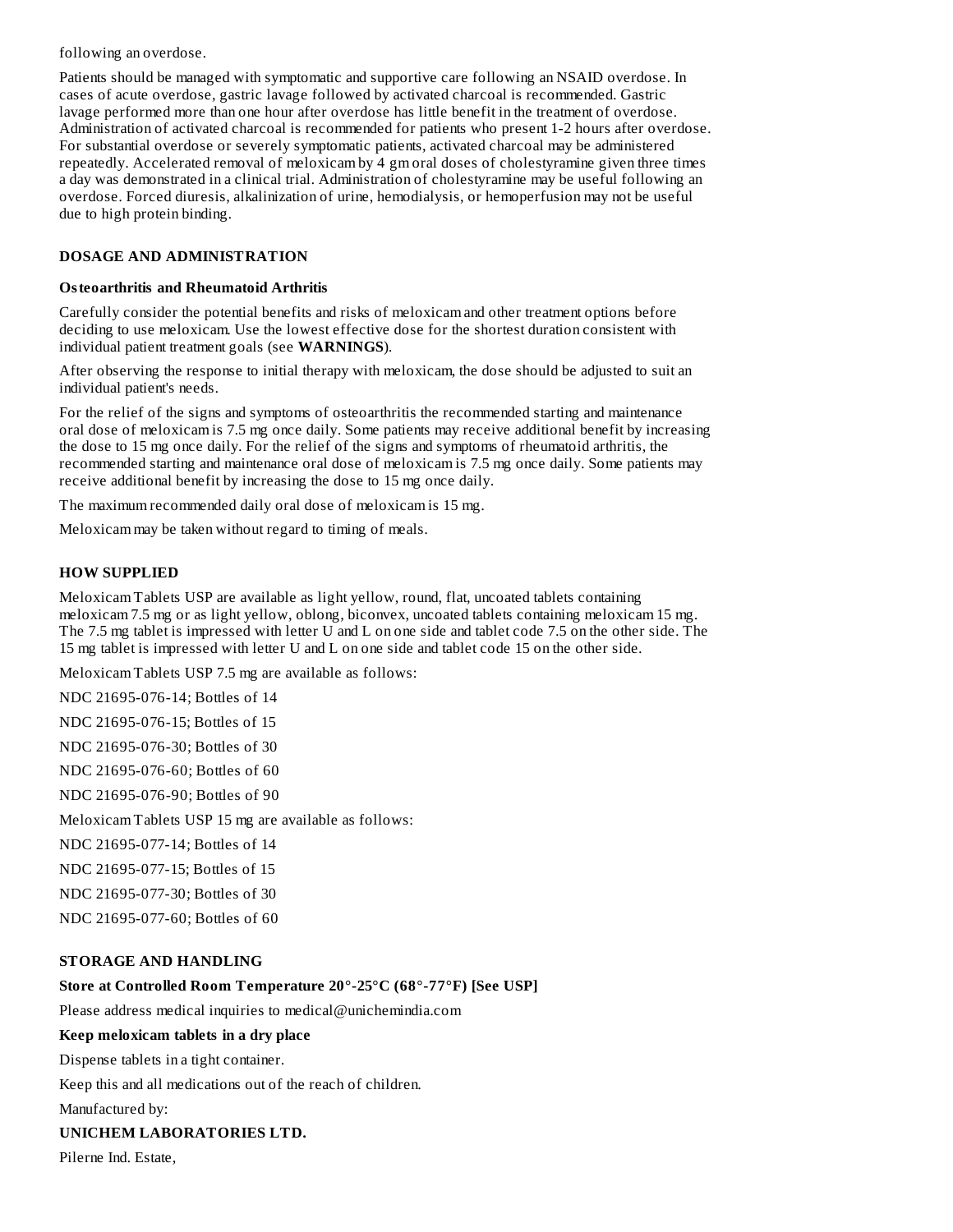Pilerne, Bardez, Goa 403511, India

# Marketed by :

# **Unichem Labaoratories**

Rochelle Park, NJ 07662

Repackaged by:

# **Rebel Distributors Corp.**

Thousand Oaks, CA 91320

**Meloxicam Tablets USP 7.5 mg and 15 mg**

# **Medication Guide for Non-Steroidal Anti-Inflammatory Drugs (NSAIDs)**

# (See the end of this Medication Guide for a list of prescription NSAID medicines).

## **What is the most important information I should know about medicines called Non-Steroidal Anti-Inflammatory Drugs (NSAIDs)?**

# NSAID medicines may increase the chance of a heart attack or stroke that can lead to death. This **chance increas es:**

- with longer use of NSAID medicines
- in people who have heart disease

## **NSAID medicines should never be us ed right before or after a heart surgery called a "coronary artery bypass graft (CABG)."**

## **NSAID medicines can caus e ulcers and bleeding in the stomach and intestines at any time during treatment. Ulcers and bleeding:**

- can happen without warning symptoms
- may cause death

# **The chance of a person getting an ulcer or bleeding increas es with:**

- taking medicines called "corticosteroids" and "anticoagulants"
- longer use
- smoking
- drinking alcohol
- older age
- having poor health

# **NSAID medicines should only be us ed:**

- exactly as prescribed
- at the lowest dose possible for your treatment
- for the shortest time needed

# **What are Non-Steroidal Anti-Inflammatory Drugs (NSAIDs)?**

NSAID medicines are used to treat pain and redness, swelling, and heat (inflammation) from medical conditions such as:

- different types of arthritis
- menstrual cramps and other types of short-term pain  $\bullet$

# **Who should not take a Non-Steroidal Anti-Inflammatory Drug (NSAID)?**

# **Do not take an NSAID medicine:**

- if you had an asthma attack, hives, or other allergic reaction with aspirin or any other NSAID medicine
- for pain right before or after heart bypass surgery

# **Tell your healthcare provider:**

- about all of your medical conditions
- about all of the medicines you take. NSAIDs and some other medicines can interact with each other and cause serious side effects. **Keep a list of your medicines to show to your healthcare provider and pharmacist**
- if you are pregnant. NSAID medicines should not be used by pregnant women late in their pregnancy
- if you are breastfeeding. Talk to your doctor

### **What are the possible side effects of Non-Steroidal Anti-Inflammatory Drugs (NSAIDs)?**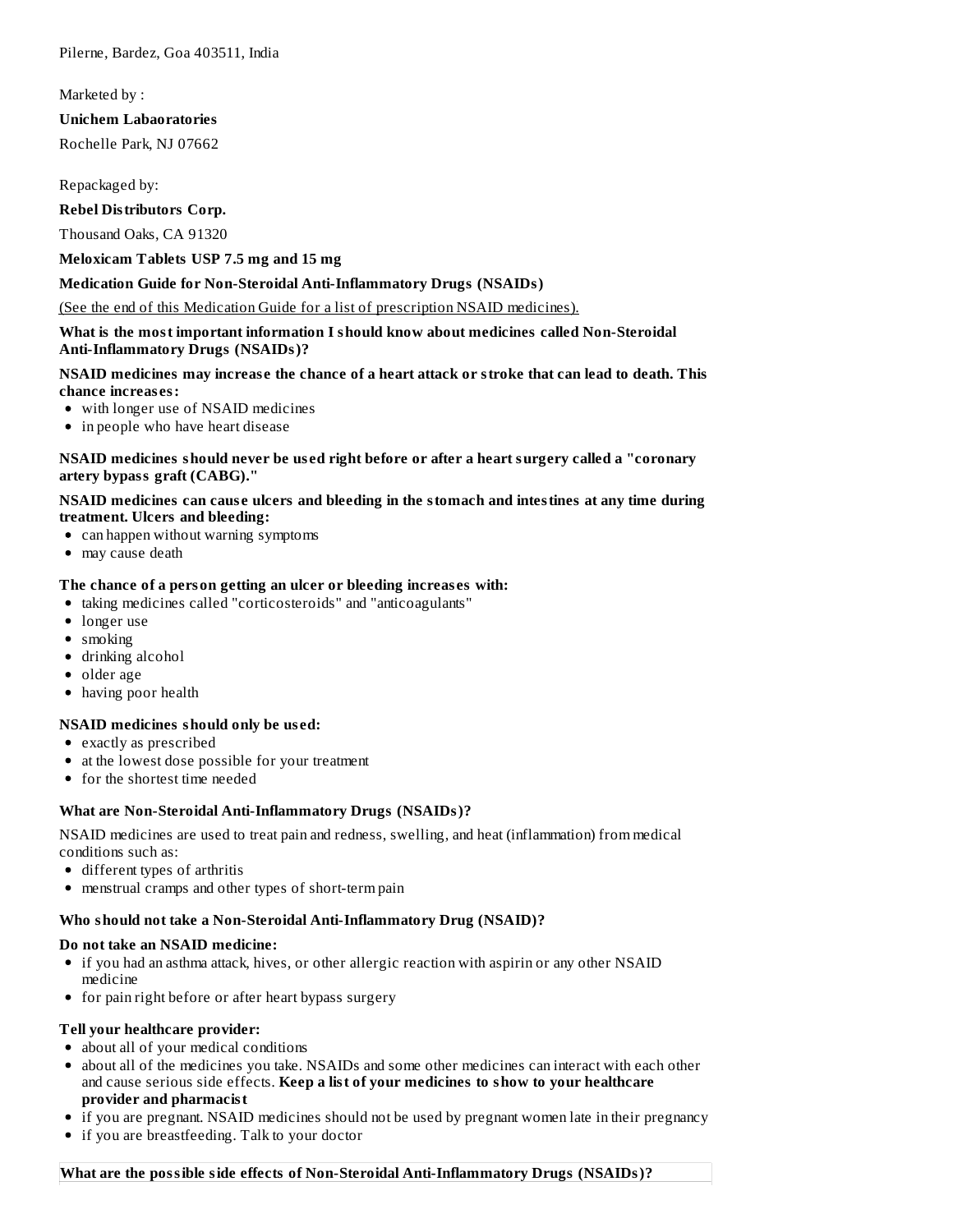# **Serious side effects include:**

- heart attack
- stroke
- high blood pressure
- heart failure from body swelling (fluid retention)
- kidney problems including kidney failure
- bleeding and ulcers in the stomach and intestine
- low red blood cells (anemia)
- life-threatening skin reactions
- life-threatening allergic reactions
- liver problems including liver failure
- asthma attacks in people who have asthma

### **Other side effects include:**

- stomach pain
- constipation
- diarrhea
- gas
- heartburn
- nausea
- vomiting
- dizziness

# **Get emergency help right away if you have any of the following symptoms:**

- shortness of breath or trouble breathing
- chest pain
- weakness in one part or side of your body
- slurred speech
- Swelling of the face or throat

### **Stop your NSAID medicine and call your healthcare provider right away if you have any of the following symptoms:**

- nausea
- more tired or weaker than usual
- itching
- $\bullet$ your skin or eyes look yellow
- stomach pain
- flu-like symptoms
- vomit blood
- there is blood in your bowel movement or it is black and sticky like tar
- skin rash or blisters with fever
- unusual weight gain
- swelling of the arms and legs, hands and feet

These are not all the side effects with NSAID medicines. Talk to your healthcare provider or pharmacist for more information about NSAID medicines.

## **Call your doctor for medical advice about side effects. You may report side effects to FDA at 1- 800-FDA-1088.**

Other information about Non-Steroidal Anti-Inflammatory Drugs (NSAIDs)

Aspirin is an NSAID medicine but it does not increase the chance of a heart attack. Aspirin can cause bleeding in the brain, stomach, and intestines. Aspirin can also cause ulcers in the stomach and intestines. Some of these NSAID medicines are sold in lower doses without a prescription (over-the-counter). Talk to your healthcare provider before using over-the-counter NSAIDs for more than 10 days.

### **NSAID medicines that need a pres cription**

| <b>Generic Name</b> | Tradename                                                 |
|---------------------|-----------------------------------------------------------|
| Celecoxib           | <b>Celebrex</b>                                           |
| Diclofenac          | Cataflam, Voltaren, Arthrotec (combined with misoprostol) |
| Diflunisal          | Dolobid                                                   |
| Etodolac            | Lodine, Lodine XL                                         |
| Fenoprofen          | Nalfon, Nalfon 200                                        |
| Flurbiprofen        | Ansaid                                                    |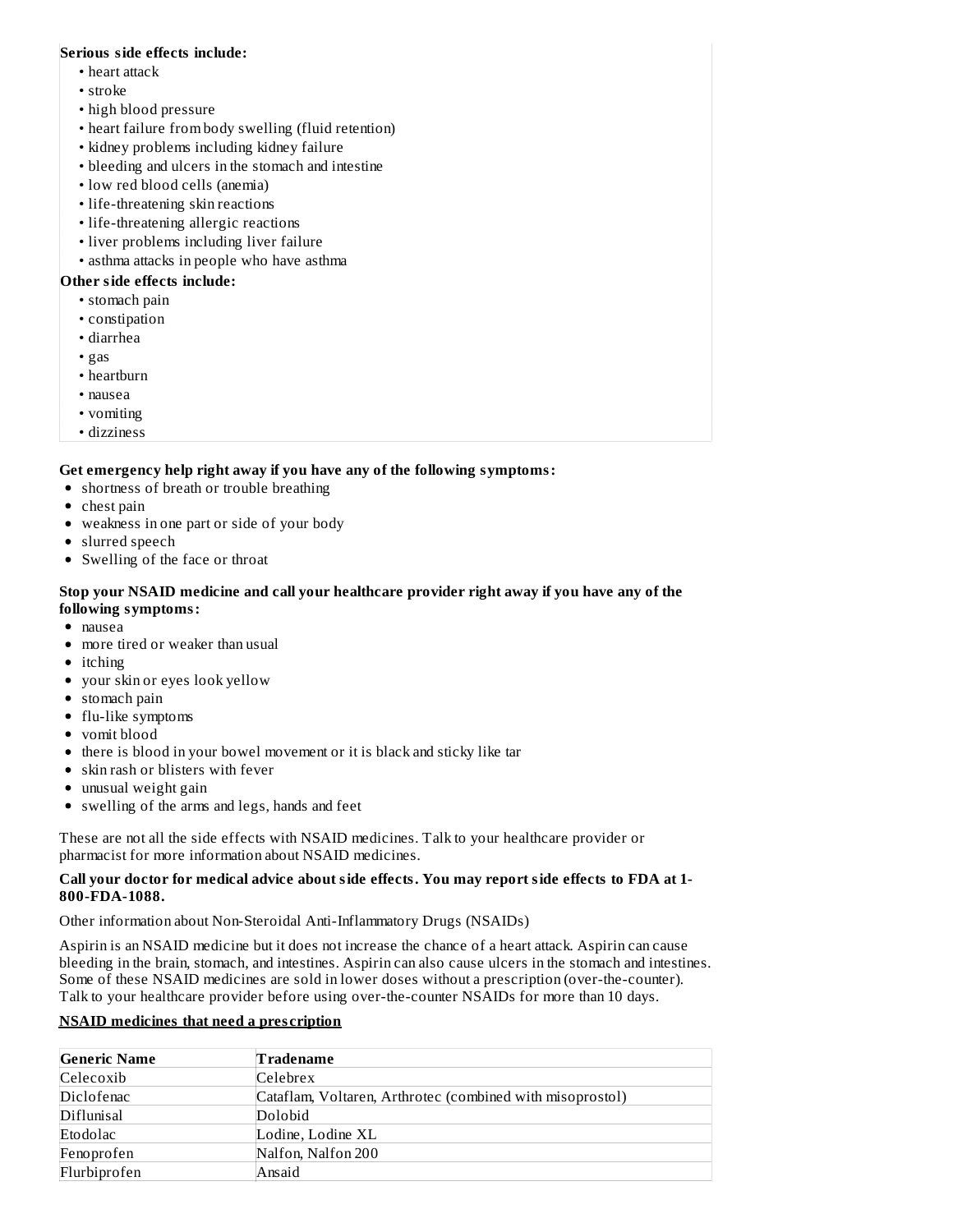| <b>Ibuprofen</b> | Motrin, Tab-Profen, Vicoprofen <sup>*</sup> (combined with |
|------------------|------------------------------------------------------------|
|                  | hydrocodone), Combunox (combined with oxycodone)           |
| Indomethacin     | Indocin, Indocin SR, Indo-Lemmon, Indomethegan             |
| Ketoprofen       | Oruvail                                                    |
| Ketorolac        | Toradol                                                    |
| Mefenamic Acid   | Ponstel                                                    |
| Meloxicam        | Mobic                                                      |
| Nabumetone       | Relafen                                                    |
| Naproxen         | Naprosyn, Anaprox, Anaprox DS, EC-Naprosyn, Naprelan,      |
|                  | PREVACID NapraPAC (copackaged with lansoprazole)           |
| Oxaprozin        | Daypro                                                     |
| Piroxicam        | Feldene                                                    |
| Sulindac         | Clinoril                                                   |
| Tolmetin         | Tolectin, Tolectin DS, Tolectin 600                        |

\* Vicoprofen contains the same dose of ibuprofen as over-the counter (OTC) NSAIDS, and is usually used for less than 10 days to treat pain. The OTC NSAID label warns that long term continuous use may increase the risk of heart attack or stroke.

## Manufactured by:

# **UNICHEM LABORATORIES LTD.**

Pilerne Ind. Estate,

Pilerne, Bardez, Goa 403511, India

## Manufactured by:

# **UNICHEM LABORATORIES LTD.**

Rochelle Park, NJ 07662

Repackaged by:

## **Rebel Distributors Corp.**

Thousand Oaks, CA 91320

*This Medication Guide has been approved by the U.S. Food and Drug Administration*

| Peel<br>Peel                                                                         |                                                                                                          | <b>PHYSICIAN PARTNER</b><br>NDC 21695-077-90<br>A preside or hope, correlations com-                                                                                                       | $\frac{6}{5}$<br>g                                                          |  |
|--------------------------------------------------------------------------------------|----------------------------------------------------------------------------------------------------------|--------------------------------------------------------------------------------------------------------------------------------------------------------------------------------------------|-----------------------------------------------------------------------------|--|
| ğ<br>00000<br>58912<br>cam                                                           |                                                                                                          |                                                                                                                                                                                            | Aeloxicam<br>dt #100000<br>4DC 21685<br>$rac{1}{100000}$<br>$\overline{60}$ |  |
| Tablets<br>aplett<br>06-17.90<br>۰<br>Burg                                           | $\begin{array}{c} \textbf{H} \\ \textbf{H} \\ \textbf{H} \\ \textbf{H} \end{array}$<br>Exp. 00/00/00<br> | <b>Meloxicam 15mg</b><br><b>Tablets</b>                                                                                                                                                    | ŝ<br>ò<br>â<br>$rac{1}{6}$<br>ġ<br>$^{\circ}$<br>g<br>f se                  |  |
| Buig)<br>$\overline{8}$<br>ö                                                         |                                                                                                          | II I DIN TEHTHINI I I<br>PM007790<br>#90<br>Each tablet contains: Meloxicam USP                                                                                                            |                                                                             |  |
| NVP                                                                                  |                                                                                                          | 15mg                                                                                                                                                                                       | BS d/Vs<br>000 38                                                           |  |
| Rx*Master<br>and 0000000<br>AWP \$871.11<br>Rx#Master<br>ee: 0000000<br>AWP \$871.11 |                                                                                                          | Light yellow, oblong biconvex, uncoated tablets is                                                                                                                                         | Foc # Master<br>att: 0000000<br>AMP-5871.1'<br>а<br>u                       |  |
|                                                                                      |                                                                                                          | impressed with letter "U" and "L" on one side and<br>tablet code "15" on the other side.                                                                                                   |                                                                             |  |
|                                                                                      |                                                                                                          | Product ID: PM007790<br>Mfr. By: Unichem Laboratories LTD. Pilerne Ind. Estate, Pilerne, Bardez, Goa 403 511, India                                                                        |                                                                             |  |
| <b>RX#Master</b>                                                                     | <b>RX Only</b>                                                                                           | Packaged by: Physician Partner, Thousand Oaks, CA 91320 www.physicianpartner.com<br>Store at controlled room temperature 15°-30°C (59°-86°F) Keep medication out of the reach of children. |                                                                             |  |

| <b>MELOXICAM</b>                                           |                         |                    |                              |          |
|------------------------------------------------------------|-------------------------|--------------------|------------------------------|----------|
| meloxicam tablet                                           |                         |                    |                              |          |
|                                                            |                         |                    |                              |          |
| <b>Product Information</b>                                 |                         |                    |                              |          |
| Product Type                                               | HUMAN PRESCRIPTION DRUG | Item Code (Source) | NDC:21695-076(NDC:29300-124) |          |
| <b>Route of Administration</b>                             |                         |                    |                              |          |
|                                                            |                         |                    |                              |          |
|                                                            |                         |                    |                              |          |
| <b>Active Ingredient/Active Moiety</b>                     |                         |                    |                              |          |
|                                                            | <b>Ingredient Name</b>  |                    | <b>Basis of Strength</b>     | Strength |
| Meloxicam (UNII: VG2QF83CGL) (Meloxicam - UNII:VG2QF83CGL) |                         |                    | Meloxicam                    | 7.5 mg   |
|                                                            |                         |                    |                              |          |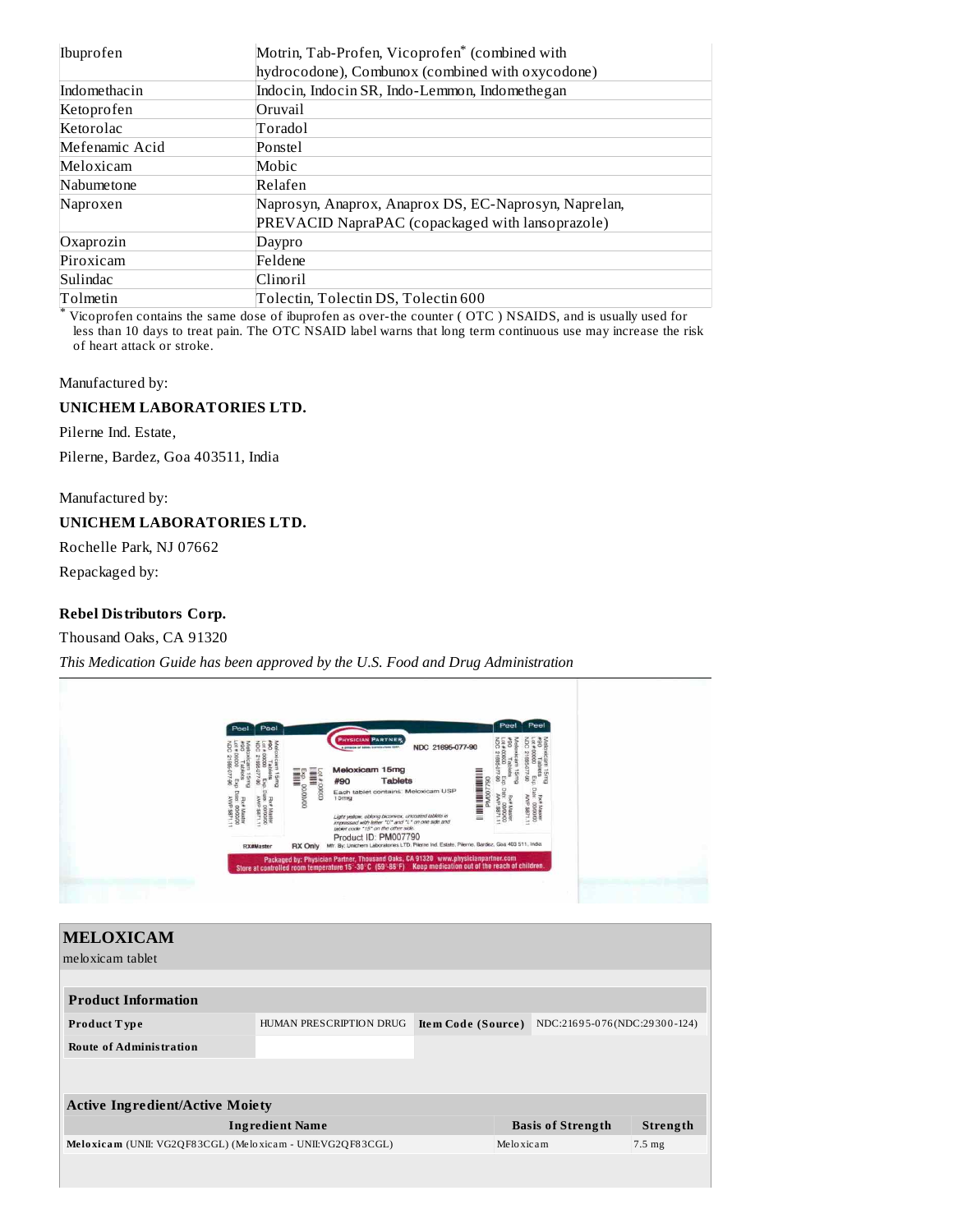|                                                            | <b>Inactive Ingredients</b>                    |            |                                                 |                     |  |                             |  |                 |                                                        |
|------------------------------------------------------------|------------------------------------------------|------------|-------------------------------------------------|---------------------|--|-----------------------------|--|-----------------|--------------------------------------------------------|
| <b>Ingredient Name</b>                                     |                                                |            |                                                 |                     |  |                             |  | Strength        |                                                        |
| <b>SILICON DIOXIDE</b> (UNII: ETJ7Z6XBU4)                  |                                                |            |                                                 |                     |  |                             |  |                 |                                                        |
|                                                            | CRO SPO VIDO NE (UNII: 68401960 MK)            |            |                                                 |                     |  |                             |  |                 |                                                        |
|                                                            | LACTOSE MONOHYDRATE (UNII: EWQ57Q8I5X)         |            |                                                 |                     |  |                             |  |                 |                                                        |
|                                                            | MAGNESIUM STEARATE (UNII: 70097M6I30)          |            |                                                 |                     |  |                             |  |                 |                                                        |
|                                                            | CELLULOSE, MICROCRYSTALLINE (UNII: OP1R32D61U) |            |                                                 |                     |  |                             |  |                 |                                                        |
|                                                            | PO VIDO NE (UNII: FZ989GH94E)                  |            |                                                 |                     |  |                             |  |                 |                                                        |
|                                                            | SODIUM CITRATE (UNII: 1Q73Q2JULR)              |            |                                                 |                     |  |                             |  |                 |                                                        |
|                                                            |                                                |            |                                                 |                     |  |                             |  |                 |                                                        |
|                                                            |                                                |            |                                                 |                     |  |                             |  |                 |                                                        |
|                                                            | <b>Product Characteristics</b>                 |            |                                                 |                     |  |                             |  |                 |                                                        |
|                                                            | Color                                          | YELLOW     |                                                 | Score               |  | no score                    |  |                 |                                                        |
|                                                            | Shape                                          | ROUND      |                                                 | <b>Size</b>         |  | 6 <sub>mm</sub>             |  |                 |                                                        |
|                                                            | <b>Flavor</b>                                  |            |                                                 | <b>Imprint Code</b> |  |                             |  | APO;MEL;7       |                                                        |
|                                                            | Contains                                       |            |                                                 |                     |  |                             |  |                 |                                                        |
|                                                            |                                                |            |                                                 |                     |  |                             |  |                 |                                                        |
|                                                            |                                                |            |                                                 |                     |  |                             |  |                 |                                                        |
|                                                            | <b>Packaging</b>                               |            |                                                 |                     |  |                             |  |                 |                                                        |
| #                                                          | <b>Item Code</b>                               |            | Package Description                             |                     |  | <b>Marketing Start Date</b> |  |                 | <b>Marketing End Date</b>                              |
|                                                            | 1 NDC:21695-076-14                             |            | 14 in 1 BOTTLE, PLASTIC                         |                     |  |                             |  |                 |                                                        |
|                                                            | 2 NDC:21695-076-15                             |            | 15 in 1 BOTTLE, PLASTIC                         |                     |  |                             |  |                 |                                                        |
|                                                            | 3 NDC:21695-076-30                             |            | 30 in 1 BOTTLE, PLASTIC                         |                     |  |                             |  |                 |                                                        |
|                                                            | 4 NDC:21695-076-60                             |            | 60 in 1 BOTTLE, PLASTIC                         |                     |  |                             |  |                 |                                                        |
|                                                            | 5 NDC:21695-076-90                             |            | 90 in 1 BOTTLE, PLASTIC                         |                     |  |                             |  |                 |                                                        |
|                                                            |                                                |            |                                                 |                     |  |                             |  |                 |                                                        |
|                                                            |                                                |            |                                                 |                     |  |                             |  |                 |                                                        |
|                                                            |                                                |            |                                                 |                     |  |                             |  |                 |                                                        |
|                                                            | <b>Marketing Information</b>                   |            |                                                 |                     |  |                             |  |                 |                                                        |
|                                                            | <b>Marketing Category</b>                      |            | <b>Application Number or Monograph Citation</b> |                     |  | <b>Marketing Start Date</b> |  |                 | <b>Marketing End Date</b>                              |
|                                                            | <b>ANDA</b>                                    | ANDA077927 |                                                 |                     |  | 12/20/2006                  |  |                 |                                                        |
|                                                            |                                                |            |                                                 |                     |  |                             |  |                 |                                                        |
|                                                            |                                                |            |                                                 |                     |  |                             |  |                 |                                                        |
|                                                            | <b>MELOXICAM</b>                               |            |                                                 |                     |  |                             |  |                 |                                                        |
|                                                            | meloxicam tablet                               |            |                                                 |                     |  |                             |  |                 |                                                        |
|                                                            |                                                |            |                                                 |                     |  |                             |  |                 |                                                        |
|                                                            | <b>Product Information</b>                     |            |                                                 |                     |  |                             |  |                 |                                                        |
|                                                            |                                                |            | HUMAN PRESCRIPTION DRUG                         |                     |  |                             |  |                 | <b>Item Code (Source)</b> NDC:21695-077(NDC:29300-125) |
| Product Type                                               |                                                |            |                                                 |                     |  |                             |  |                 |                                                        |
| <b>Route of Administration</b>                             |                                                |            | ORAL                                            |                     |  |                             |  |                 |                                                        |
|                                                            |                                                |            |                                                 |                     |  |                             |  |                 |                                                        |
|                                                            |                                                |            |                                                 |                     |  |                             |  |                 |                                                        |
|                                                            | <b>Active Ingredient/Active Moiety</b>         |            |                                                 |                     |  |                             |  |                 |                                                        |
| <b>Ingredient Name</b>                                     |                                                |            |                                                 |                     |  | <b>Basis of Strength</b>    |  | Strength        |                                                        |
| Meloxicam (UNII: VG2QF83CGL) (Meloxicam - UNII:VG2QF83CGL) |                                                |            |                                                 |                     |  | Me lo xic am                |  | $15 \text{ mg}$ |                                                        |
|                                                            |                                                |            |                                                 |                     |  |                             |  |                 |                                                        |
|                                                            |                                                |            |                                                 |                     |  |                             |  |                 |                                                        |
|                                                            | <b>Inactive Ingredients</b>                    |            |                                                 |                     |  |                             |  |                 |                                                        |
|                                                            |                                                |            | <b>Ingredient Name</b>                          |                     |  |                             |  |                 | Strength                                               |
|                                                            | <b>SILICON DIOXIDE</b> (UNII: ETJ7Z6XBU4)      |            |                                                 |                     |  |                             |  |                 |                                                        |
|                                                            | CRO SPO VIDO NE (UNII: 6840 1960 MK)           |            |                                                 |                     |  |                             |  |                 |                                                        |
|                                                            |                                                |            |                                                 |                     |  |                             |  |                 |                                                        |

**LACTOSE MONOHYDRATE** (UNII: EWQ57Q8 I5X) **MAGNESIUM STEARATE** (UNII: 70097M6I30) **CELLULOSE, MICROCRYSTALLINE** (UNII: OP1R32D6 1U) **POVIDONE** (UNII: FZ9 8 9GH9 4E) **SODIUM CITRATE** (UNII: 1Q73Q2JULR) **Product Characteristics Color** YELLOW **Score** no score **Shape** ROUND **Siz e** 8mm